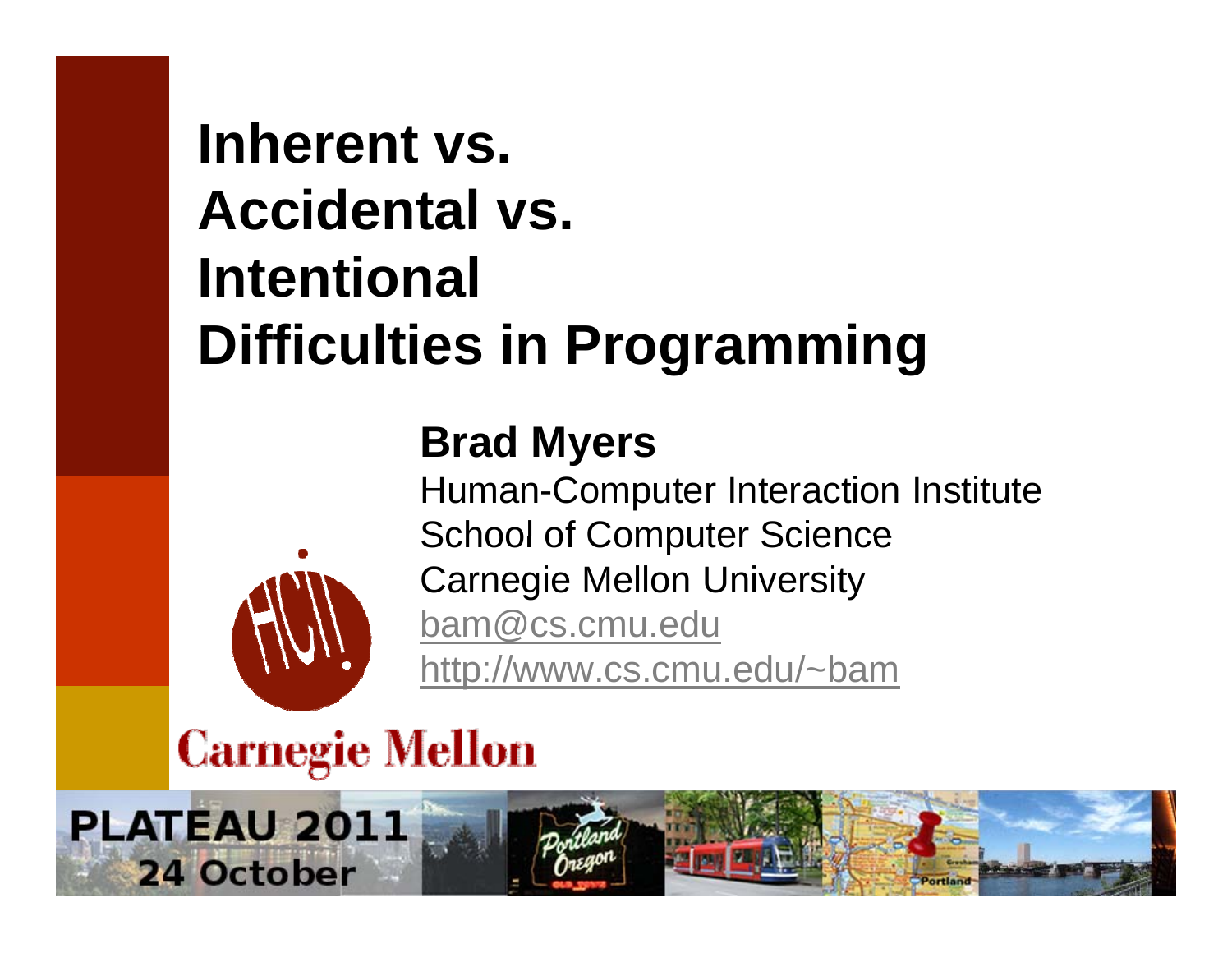

# **K Q ti ey Questions**

- To what extent are the difficulties faced by developers avoidable or fixable?
	- Clear that *some* difficulties are avoidable or fixable fixable
	- Would be useful to know which ones are *not*
	- *Inherent* vs. *accidental* difficulties
- To what extent are the difficulties faced by developers a result of explicit design decisions?
	- *Intentional* difficulties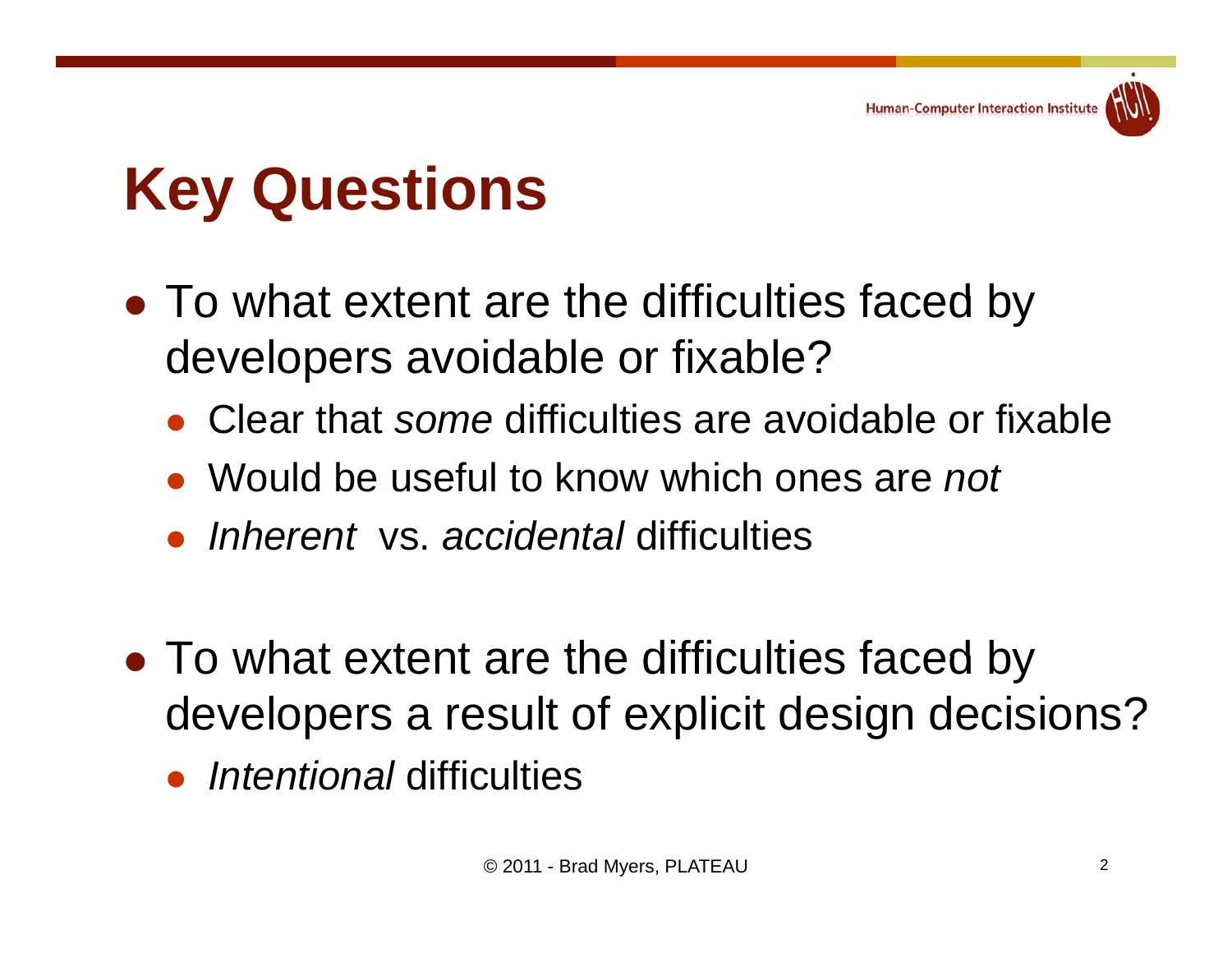

#### **"P i " rogramm ing**

- $\bullet$  All the activities involved with programming
	- $\bullet$ Issues with the programming language itself
	- $\bullet$ Issues with libraries, frameworks, and other APIs
		- $\bullet$ Little can be accomplished with *just* the language
		- $\bullet$ To the developer, they are indistinguishable
	- Issues with tools such as IDEs
		- May interact with language features and APIs
	- Professional, Novice and End-User programmers
- $\bullet$  Focus on programming = developing = coding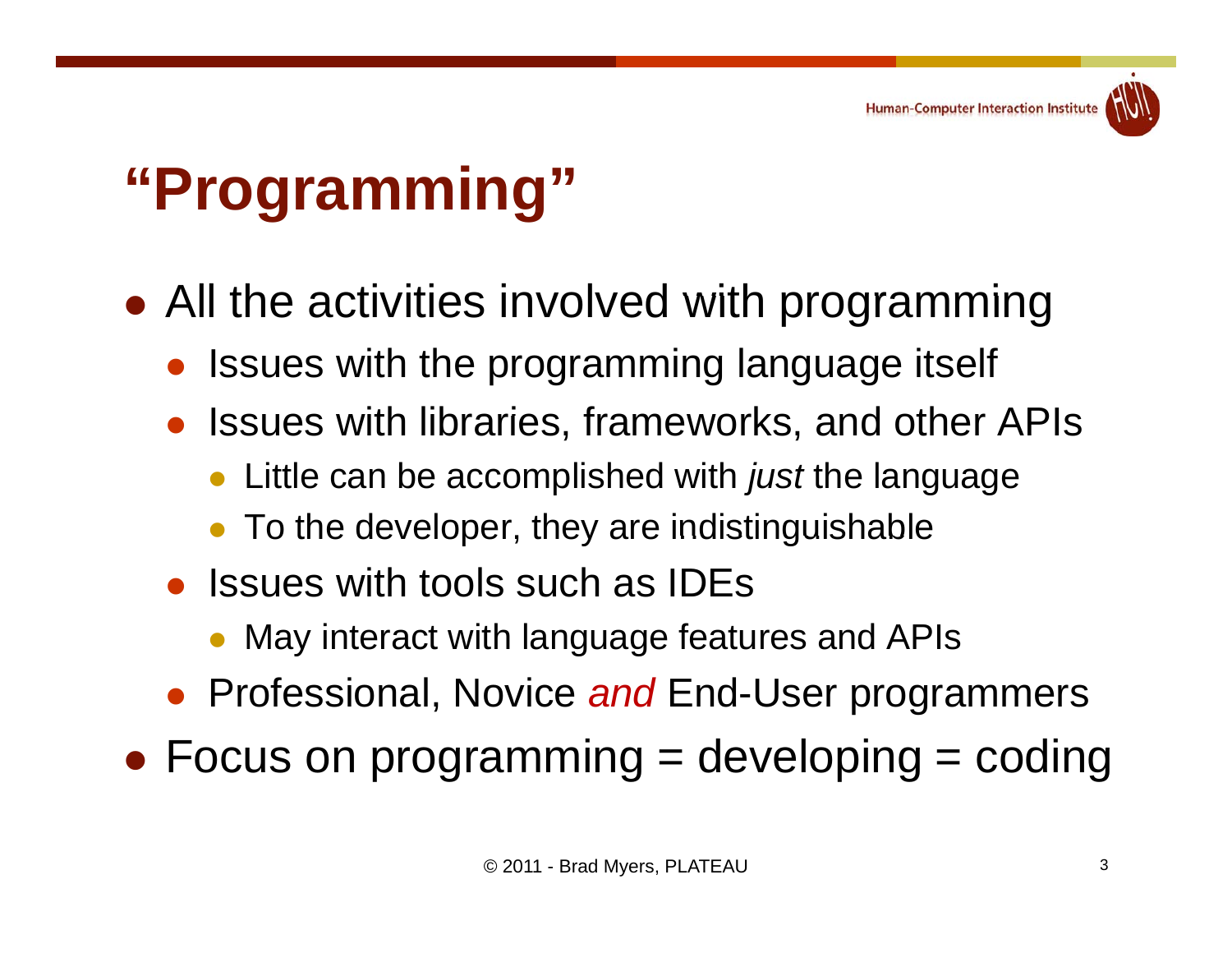#### **"Difficulties"**

- Any barriers to success when the developer is programming
	- $\bullet$ (but *not* those due to bad specifications)
- Evaluated like other usability breakdowns
	- $\bullet$ Problems with learning or remembering how to do it
		- $\bullet$ Again, for all kinds of developers
	- Slow-downs while coding
		- $\bullet$ Efficiency of the programming itself
	- $\bullet$ Error-proneness while coding
	- $\bullet$ Lower quality results
		- $\bullet$ Quality of the resulting code
- Measured using various kinds of user studies
	- $\bullet$ Bug reports, CIs & other field research, lab evaluations, …

**Human-Computer Interaction Institute**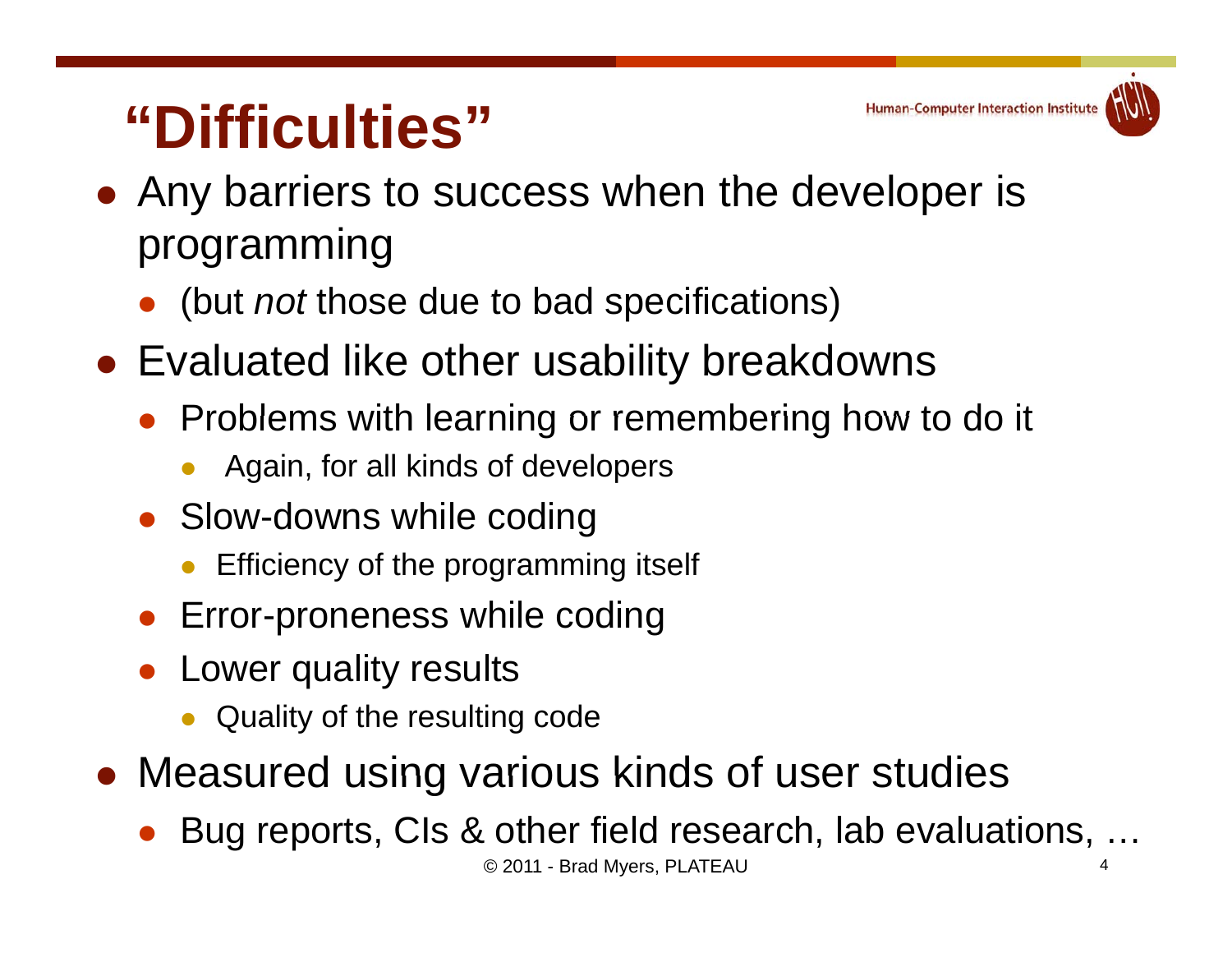#### **A Diffi lti "I h t"? Are any Difficulties n herent"?**

- $\bullet$  "Inherent"  $-$  "part of the very nature of something, and therefore permanently characteristic of it or necessarily involved in it" --Encarta Dictionary
- $\bullet$  Means that research on eliminating the difficulties can never succeed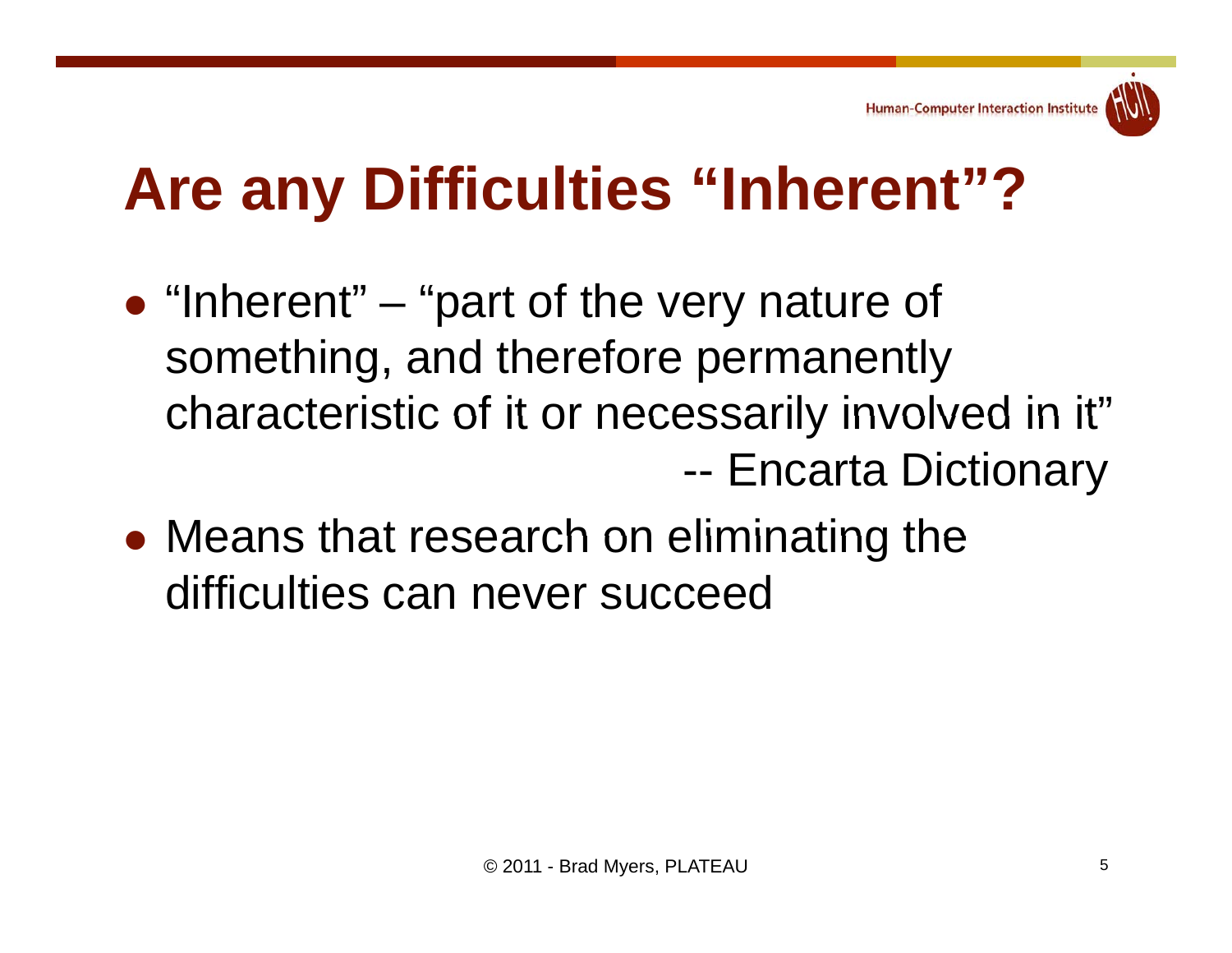**Human-Computer Interaction Institute** 



### **C l Al ith Comp lex Algorithms**

- $\bullet$  **Google search for "inherent difficulties in inherent programming" includes:** "Researchers … have never ceased to emphasize the inherent difficulties in solving **stochastic programming** problems… Recent developments in the theory of **computational complexity**  allow us to establish the theoretical complexity of most stochastic programming models studied in the literature. Our results **confirm** the general feelings alluded to above." --- [Dyer & Stougie, 2003]
- $\bullet$ *(Not very surprising)*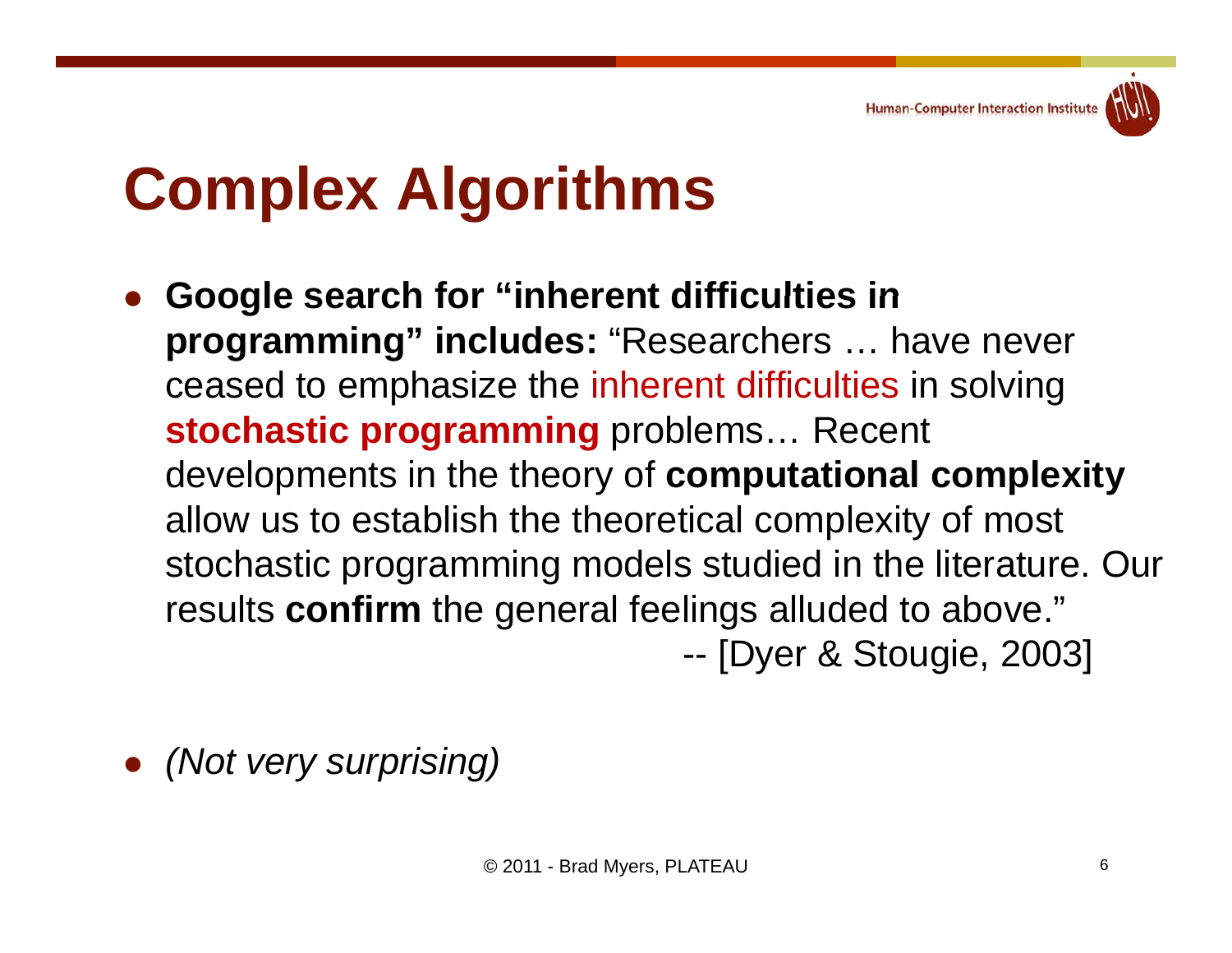

# **"Essential complexity"**

- "All reasonable solutions to a problem must be complicated (and possibly confusing) because the 'simple' solutions would not adequately solve the problem" -- Wikipedia
- Complexity comes from the size and interactions and the constraints on the parts
- More interestin g to look at difficulties with *individual* aspects
	- And difficulties that arise from limitations of the building blocks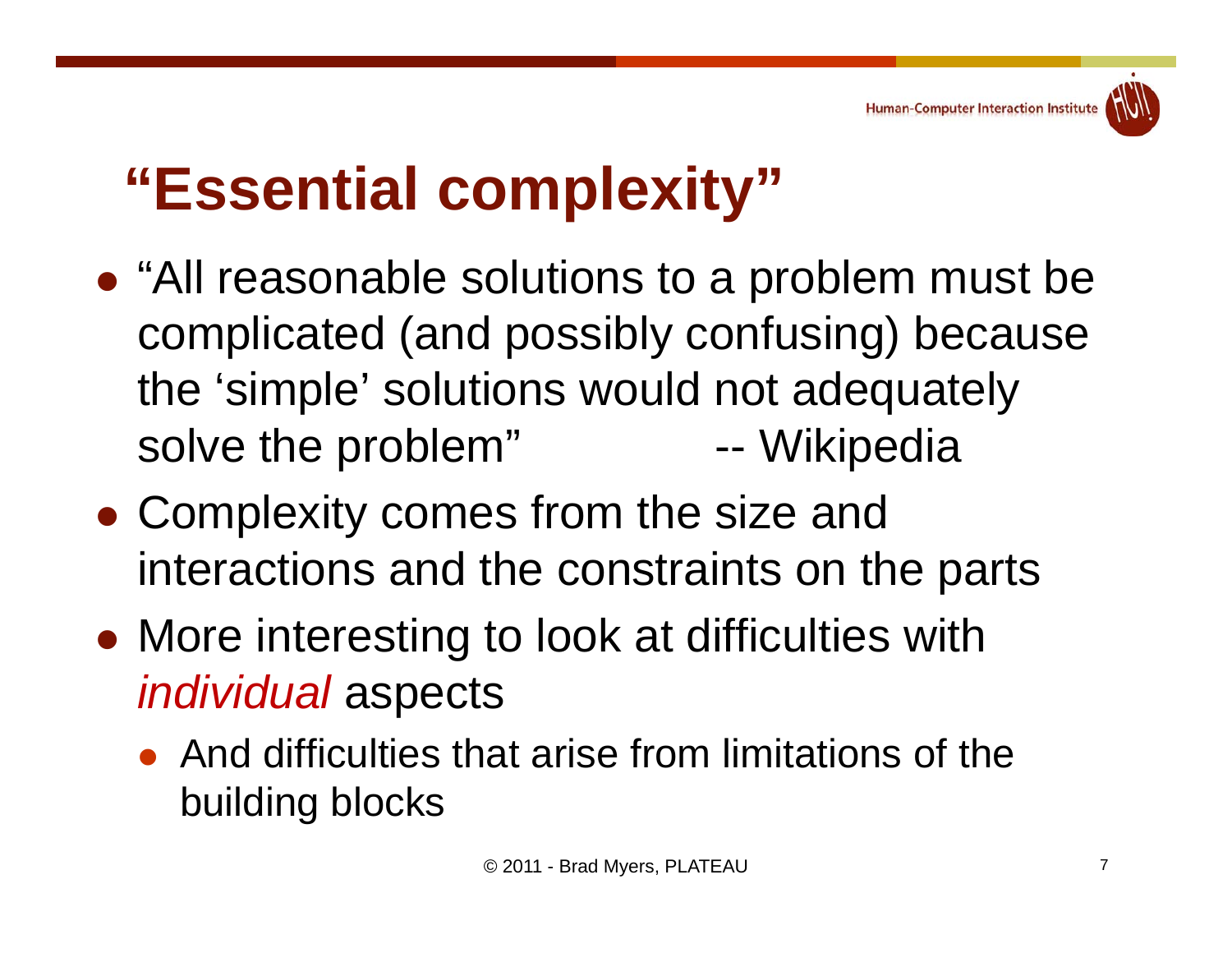

# **Parallel Programming?**

 **Google search for "inherent difficulties in programming" includes:**

"The ever-growing prevalence of parallel architectures has pushed the inherent difficulties in **parallel programming** to the front stage **..." http://faspp.ac.upc.edu/**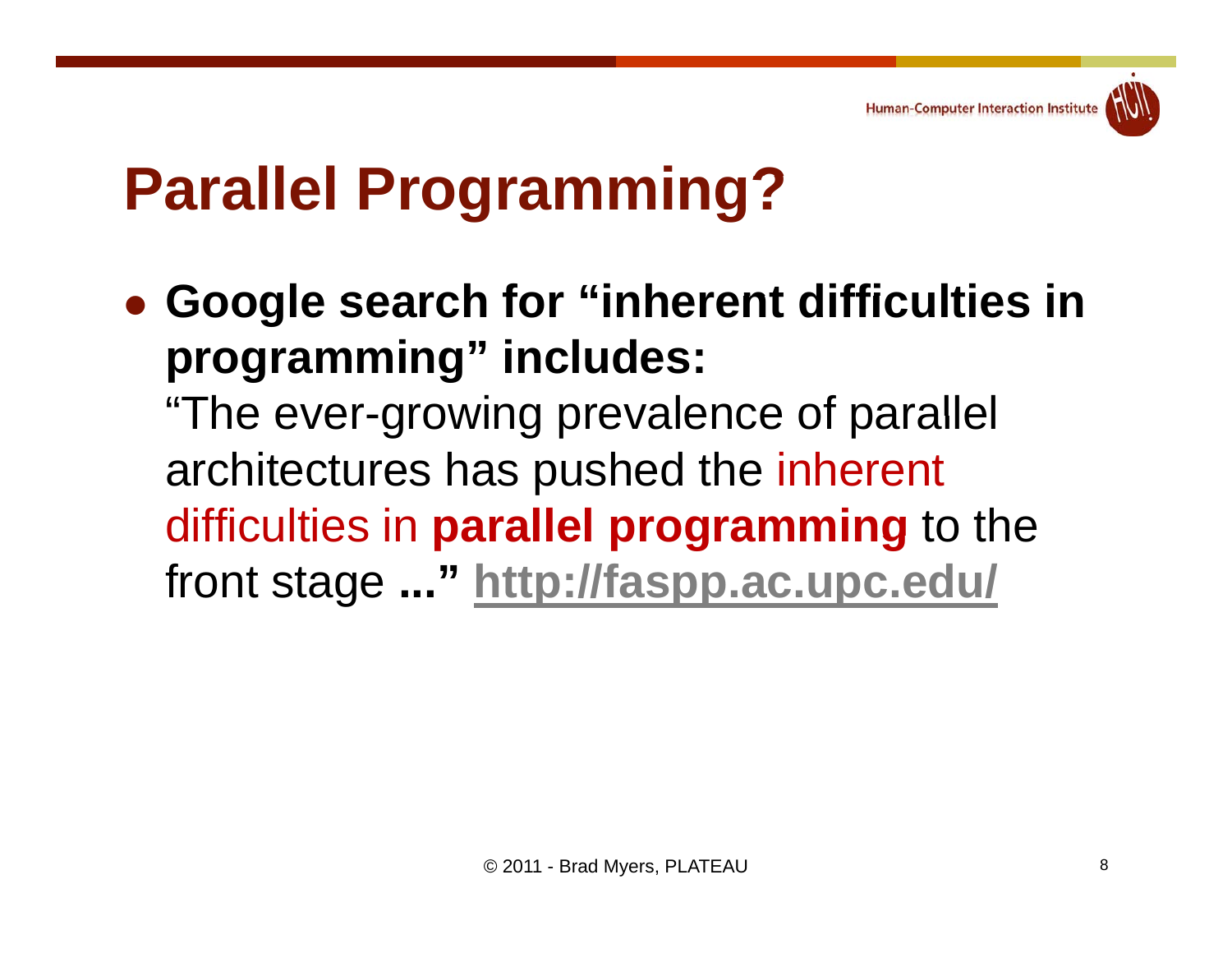

# **Parallel Programming?**

- But Alice claims that their approach makes it easy
	- At least for sim ple situations

| Allise (2.06.05/27/2003 12:05PM) - C:\Users\bam\Documents\Alice\exampleWorlds\amusementPark.a2w                                                                                                                                                                                                                                                                                                                                                                                                                                             |                                                                                                                           |   |
|---------------------------------------------------------------------------------------------------------------------------------------------------------------------------------------------------------------------------------------------------------------------------------------------------------------------------------------------------------------------------------------------------------------------------------------------------------------------------------------------------------------------------------------------|---------------------------------------------------------------------------------------------------------------------------|---|
| Filia Fritt Tonis: Halp<br>Your world hasn't<br>$\blacksquare$ Slop<br><b>S</b> Undo<br>$\rightarrow$ 1%w<br>$7$ Why                                                                                                                                                                                                                                                                                                                                                                                                                        | $\sqrt[n]{\Box}$ Do in order                                                                                              |   |
| <b>North</b><br>Events create new event<br>HauntedHouse<br>Let $\frac{1}{ 1 }$ $\frac{1}{ 1 }$ $\frac{1}{ 1 }$ meve Camera $\sim$<br><b>C</b> Ground<br><b>BECAME</b><br><b>C</b> octopus                                                                                                                                                                                                                                                                                                                                                   | <b>NE Do together</b>                                                                                                     |   |
| Skyride<br>When the world starts, do Wwild sky ideAnimation<br>Teacups<br>When the world starts, do SWorld.teacupDaseAnm<br><b>⊹→→</b> 1<br>RingTossLeft<br><b>Coaster</b>                                                                                                                                                                                                                                                                                                                                                                  | β¦a ≂<br><b>move</b> forward $\nabla$  25 meters $\nabla$   <b>duration = 4</b> seco                                      |   |
| World.<br>World camuse Animation Loop<br>World carnus clAnimation<br>FerrisWheel<br>RingTossRight<br>World.horseAnimation<br>World.octoSpinAnimation<br><b>RingTuss</b><br>O Wor<br>VientLoctoPods/inmation<br>I cuntain                                                                                                                                                                                                                                                                                                                    | $\frac{2}{3}a$<br><b>move</b> $up \vee 10$ meters $\vee$ <b><i>duration</i></b> = 4 seconds $\neg$                        |   |
| World.skycarAnimation Alasi a<br>Morto's details<br>No variables.<br>properties methods questions<br>i⊟ Du in urder                                                                                                                                                                                                                                                                                                                                                                                                                         | <u>§a ≂</u><br><b>move</b> right $\nabla$   <b>1.5</b> meters $\nabla$   <b>duration = 4</b> second:                      |   |
| skycar Animation a edit<br>$\mathbb{R}$ Du tugether<br>slorideAnimation edit<br>$A =$ move forward $=$ 25 meters $=$ dwaller $-4$ seconds $=$ style - begin gently<br>teacupsAnimation cup cup2<br>10 meters $\pm$ duration - 4 seconds $\pm$ style - begin gently $\pm$ more                                                                                                                                                                                                                                                               |                                                                                                                           |   |
| platte Animation platter Fedal<br>1.5 meters $\frac{1}{2}$ dengtion = 4 seconds $\frac{1}{2}$ style = begin gently<br>a move right<br>teacupUaseAnmation edit<br>a v   move   forward v   95 meters v   duration = 10 seconds v   style = abruptly v<br>teacupDassAnimationLoop<br>ferrisAnimation edit<br>F Do touether                                                                                                                                                                                                                    | isi<br>Sila<br><b>move</b> forward $\nabla$  95 meters $\nabla$   duration = 10 seconds<br>$\overline{\Delta_{\rm{tot}}}$ |   |
| $\frac{1}{2}a \times \frac{1}{2}$ move forward $\times$ 22 meters $\times$ devation = 4 seconds $\times$ style = begin member<br>horeodnimation horeeStartUn<br>carousabhornation <b>adit</b><br>$\mathbf{a} = \mathbf{b}$ move $\mathbf{d}$ own $\tau$ $\mathbf{b}$ meters $\tau$ $\mathbf{d}$ avadios - 4 seconds $\tau$ $\mathbf{b}$ style -begin gently :<br>caruuselAnimatiunLuup edit                                                                                                                                                 | <b>ADo together</b><br>SSS S                                                                                              |   |
| $\bar{z}$ a $\pm$ move 1eft $\pm$ 1.5 meters $\pm$ duraban = 1 seconds $\pm$ style = begin gently $\pm$ me<br>swingsRock   edit<br>$a \neq$ move left $\neq$ 1.5 meters $\neq$ more<br>swingsRaise swingOut swing<br>$H$ De together                                                                                                                                                                                                                                                                                                        | Š                                                                                                                         |   |
| swingsUp cdlt<br>a v imuvel backward v iZZ meters v iderabon = 4 securids v isbyle = begin gently<br>swingsStart cdlt<br>$r$ move top $\sim$ 10 meters $\sim$ <i>densiton</i> = 4 seconds $\sim$ <i>style</i> = begin gently $\sim$ mouse.<br>swingsAnimation edit<br>$\mathbf{a} \nabla$ immore, left $\nabla$ if $\mathbf{S}$ meters $\nabla$ iduration = 4 seconds $\nabla$ ishvie = begin penth $\nabla$ immore<br>octoPodsAnimation pods<br>(Du in under 1800 together 1800 Ise 18Loop 18While 18For all in order 18For all together 1 | mure<br>Myers, PLATEAU<br>Wait Sprint 30                                                                                  | 9 |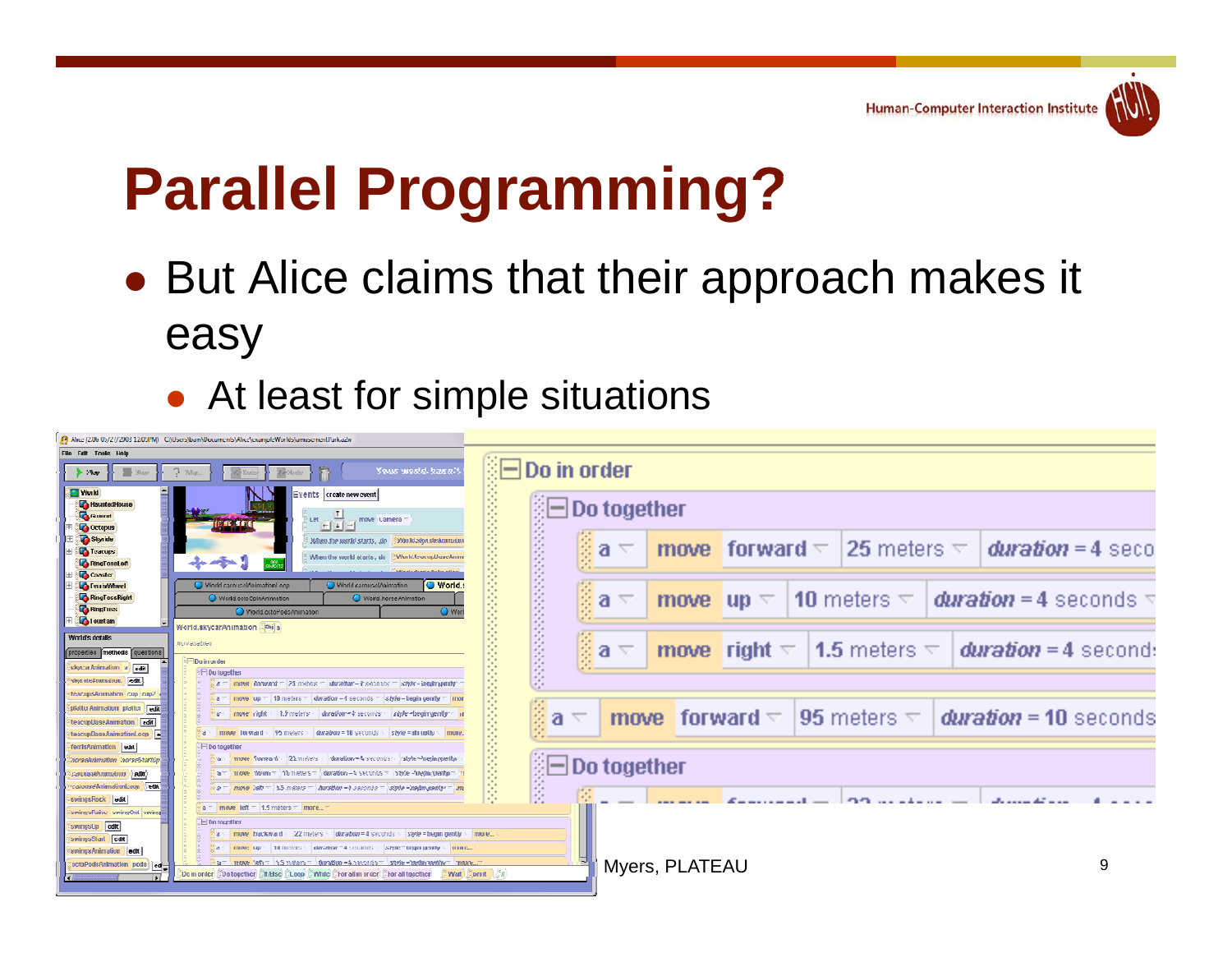

# **Wh t l ? What else?**

- Recursion?
- $\bullet$ • How unification works in Prolog?
- $\bullet$  $\bullet$  For some people, the requirement to decompose the task into primitives is a barrier
	- "Programming is the process of transforming a mental plan into one that is compatible with the computer."
		- *— Jean-Michel Hoc*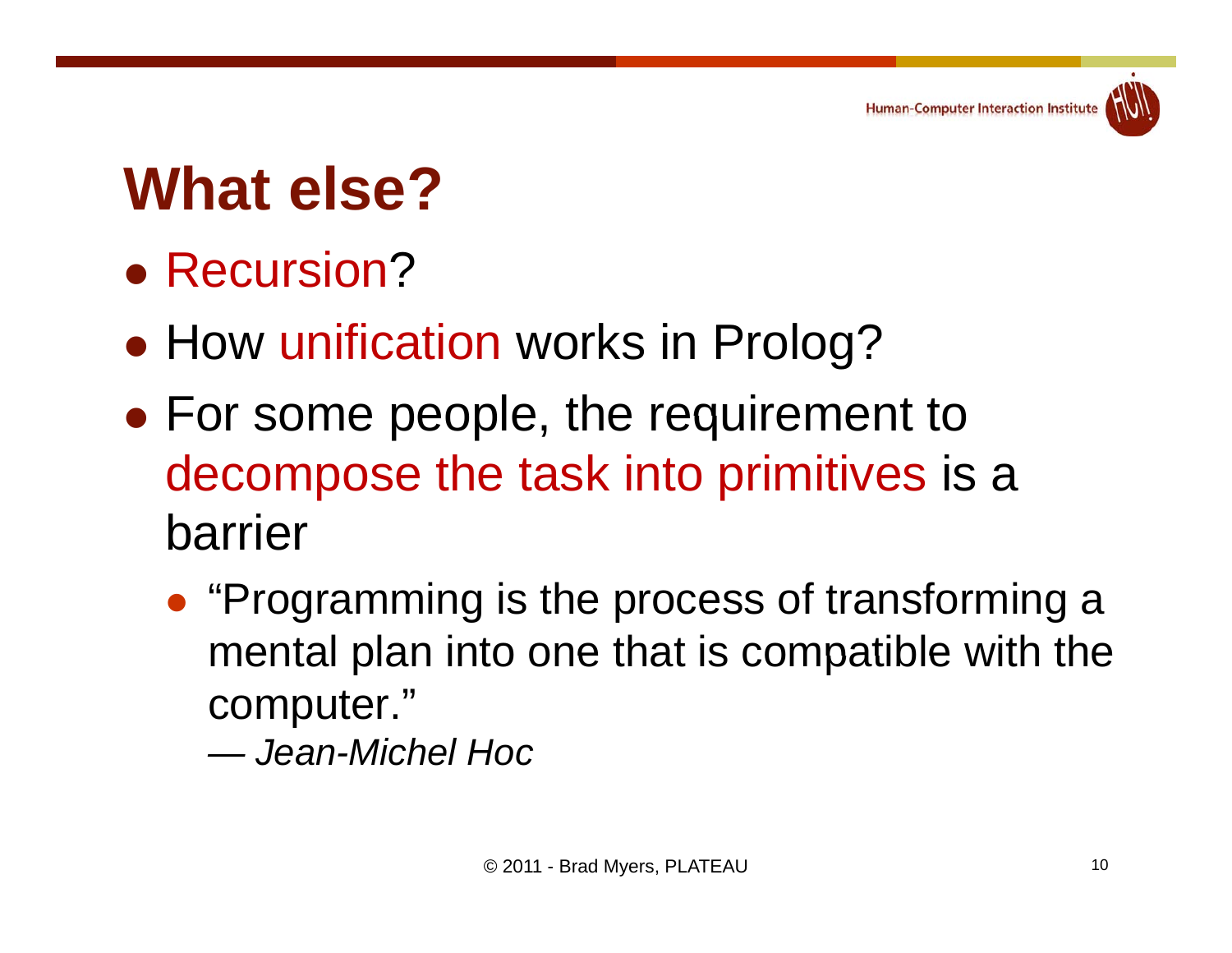#### **Inherently Hard Because Human-Computer Interaction Institute Currently Unsolved**

- No one knows how to express these
- Language support for distributed systems
- API support for flexible user input handling
	- $\bullet$ Beyond low-level event-handlers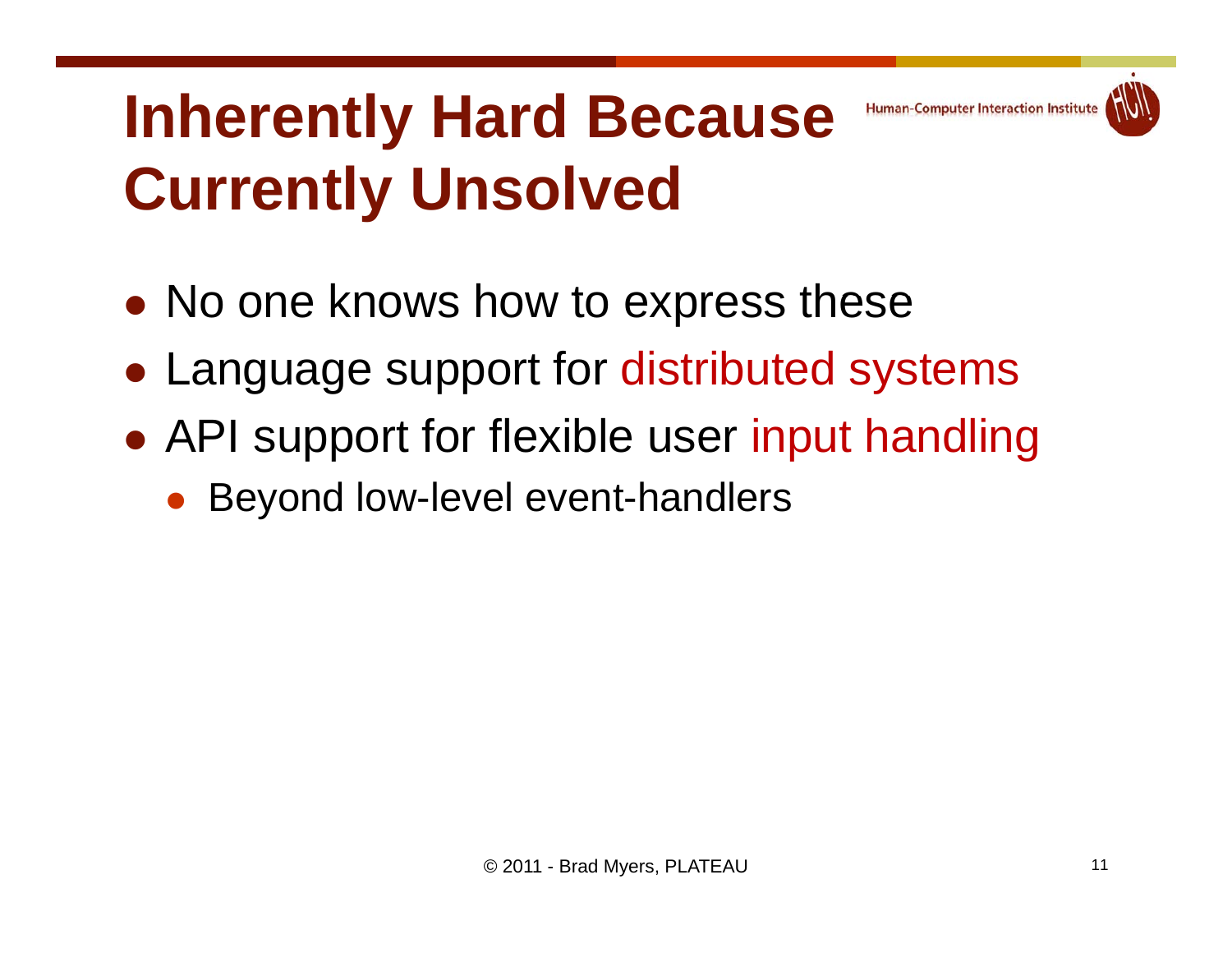

# **A id t l Diffi lti Accidena Difficulties**

- Difficulties that can be avoided
- "Accidental complexity" "non-essential to th bl t b l d" the problem to be solved" -- Wiki di Wikipedi a
	- "due to mistakes such as ineffective planning …"
	- Should "be minimized in any good architecture, design, and implementation"
- $\bullet$  Difficulties  $\supset$  complexity
	- Can arise from things that might be "simple"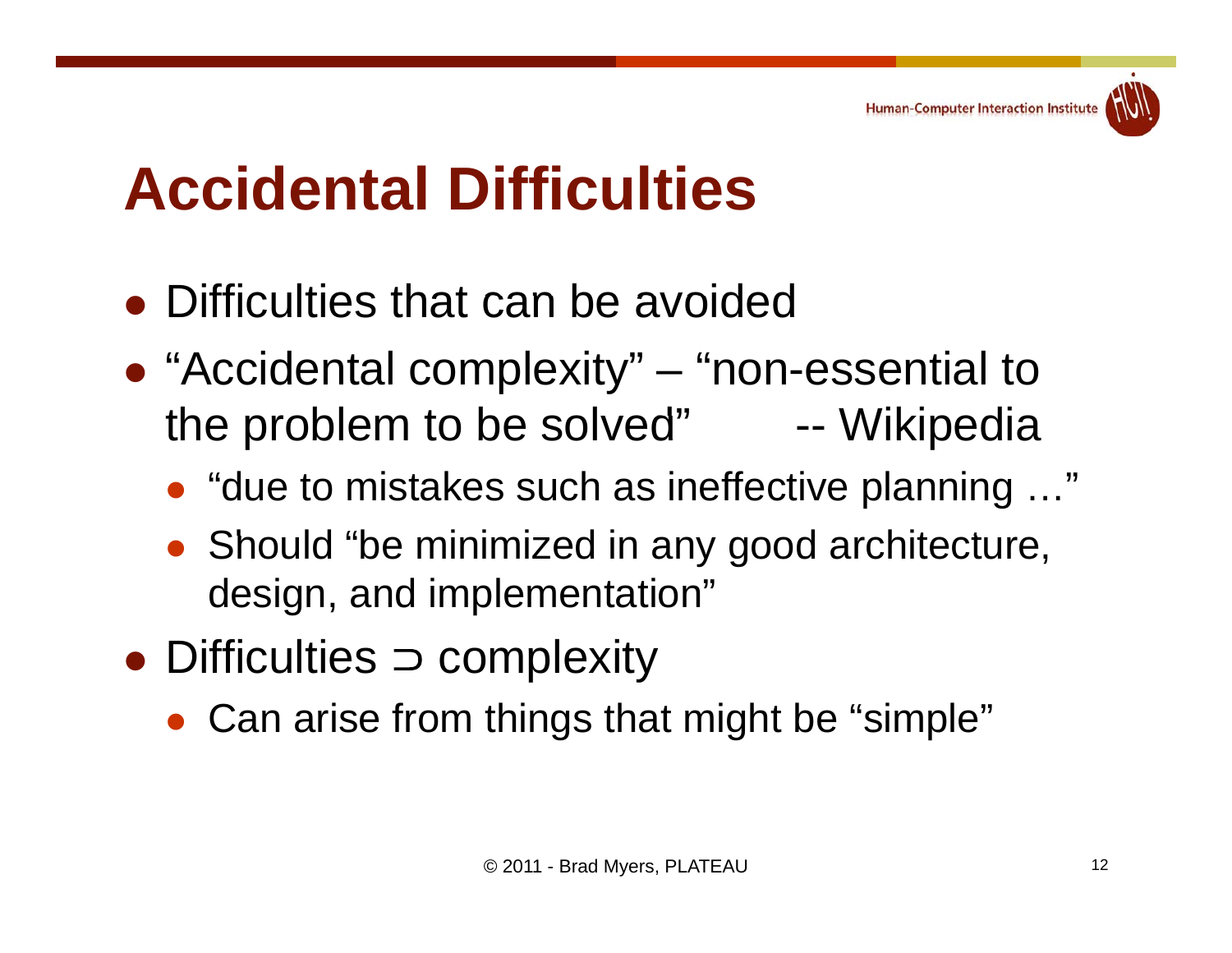#### **Example**



- $\bullet$   $F(o)$  easy to operate on one object **F(o);** or **o.F();**
- Now suppose we have a bunch of o's

```
for (int i=1; i<11; i++) { o_array[i].F(); }
```
#### Two

• Three kinds of parentheses, extra array data structure, extra variable i

```
for (Otype i : o_array) { i.F(); }
```
© 2011 - Brad Myers, PLATEAU <sup>13</sup>  $\bullet$ vs. HANDS: **F(o)** works on either. Also: **F(all o)**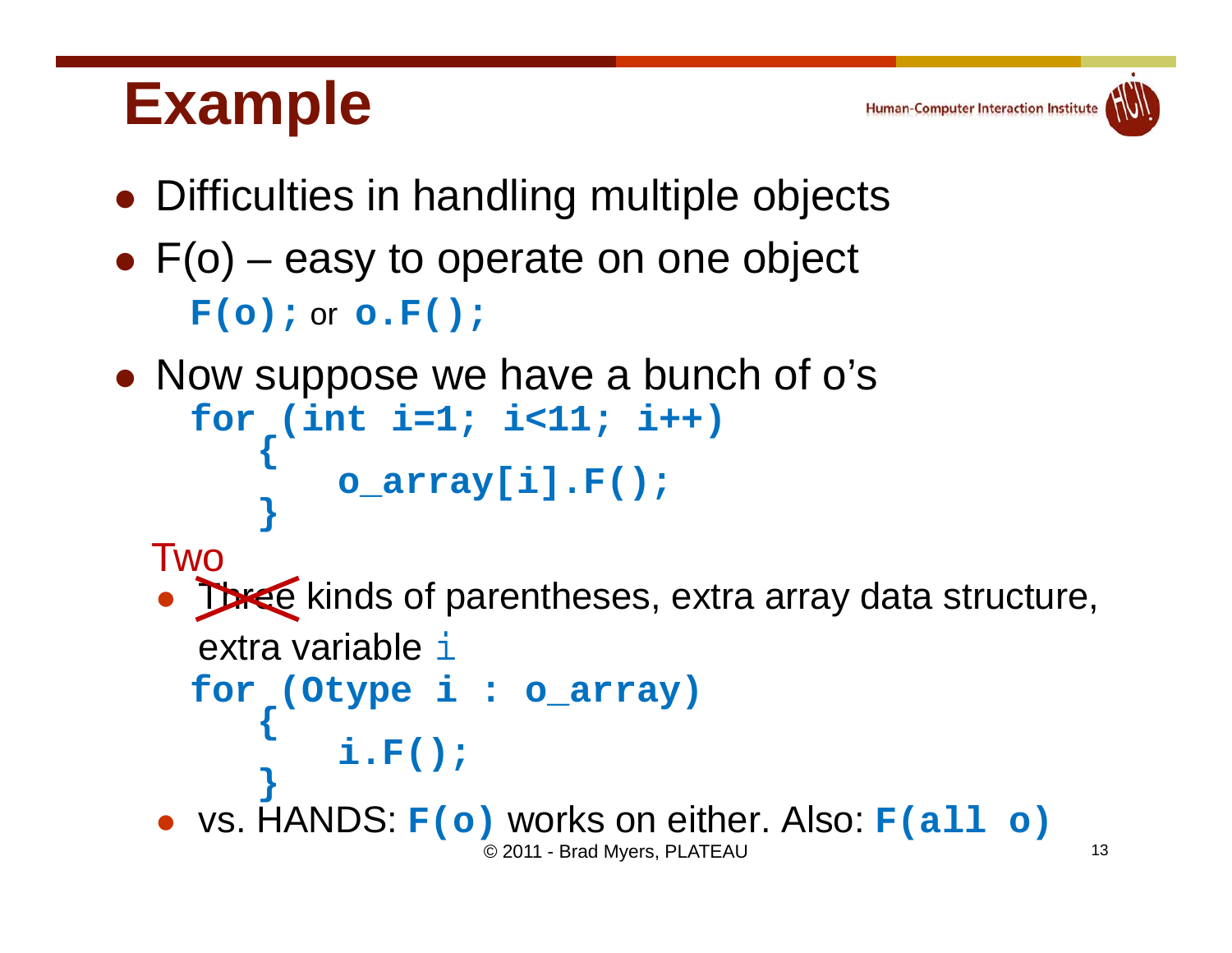#### **Restrictions on Built-ins**



- **puts "Hello World"** in Ruby or tcl
- vs. Java console output: **public static void main(String[] args) { System.out.println("Hello World!"); }**
	- 9 special words and 3 types of parentheses
- But how output *bold, red script*? Or 1? Or sounds?
- Compare to PowerPoint or Visual Basic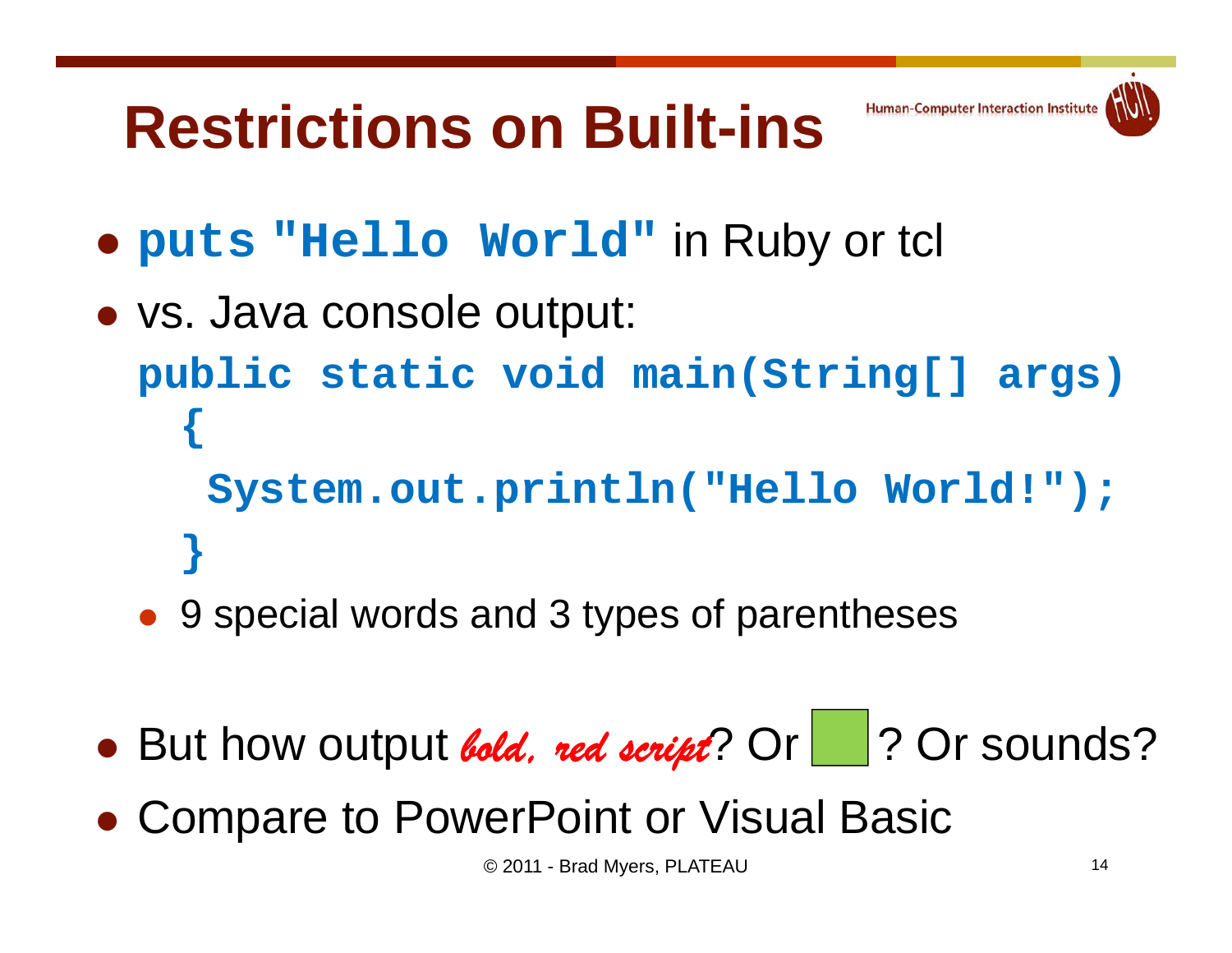

# Unfortunate Language Designs

- Confusing keyword choices:
	- STOP in Logo exits the current procedure (doesn't stop the program)
	- **static** (vs. **const**, **final**) multiple meanings
	- AND in all programming languages
		- $\bullet$ men *and* women
- **Precedence** 
	- E.g., **A+++B** means? **(A++)+ <sup>B</sup>** *or* **<sup>A</sup> <sup>+</sup> (++B)**
		- $\bullet$ **A++++B , A++ - +B A - - + -++B**
	- $\bullet$  Bring home a fruit that is not an apple or a pear
- See Java Puzzlers [Joshua Bloch and Neal Gafter]
	- *"traps, pitfalls, and corner cases"*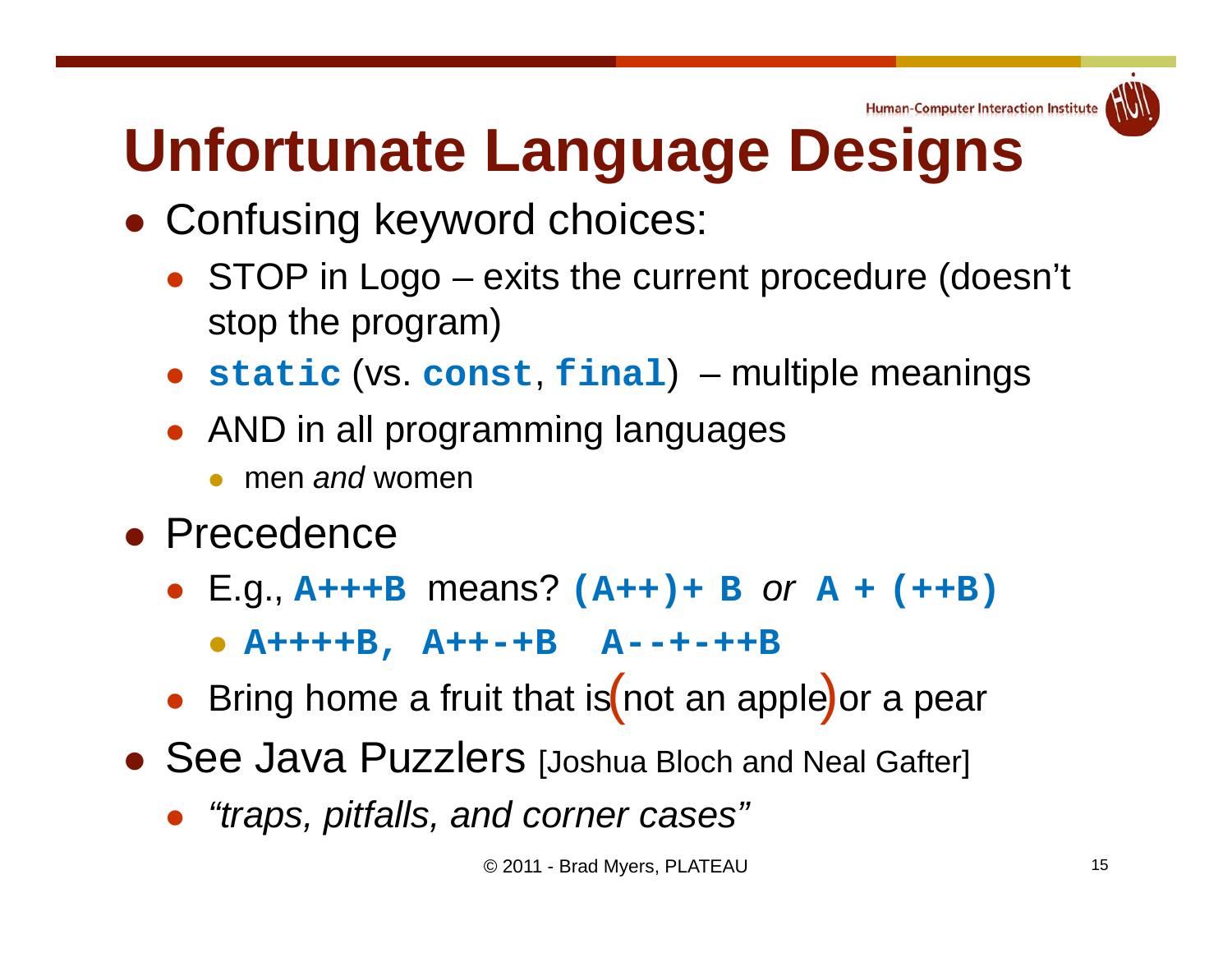#### Human-Computer Interaction Institute **Source of Accidental Difficulties**

Some causes:

 $\bullet$ 

- Consistency with previous languages
	- Syntax in Javascript, C#, Java, ... based on C (1969)

```
 switch (month) { 
 case 1: ; break;  1: …

case 2: …; break;}
```
- Inline conditional: **d = <sup>c</sup> <sup>a</sup> b; ? :**
- Constraints that are no longer relevant
	- Reducing amount of typing:
		- **for(;;)** syntax; {} instead of **begin** end
	- Only use pure ASCII in programming languages
		- $\bullet$  = and == instead of  $\leftarrow$  and =
		- П No place for meta-information, history, etc.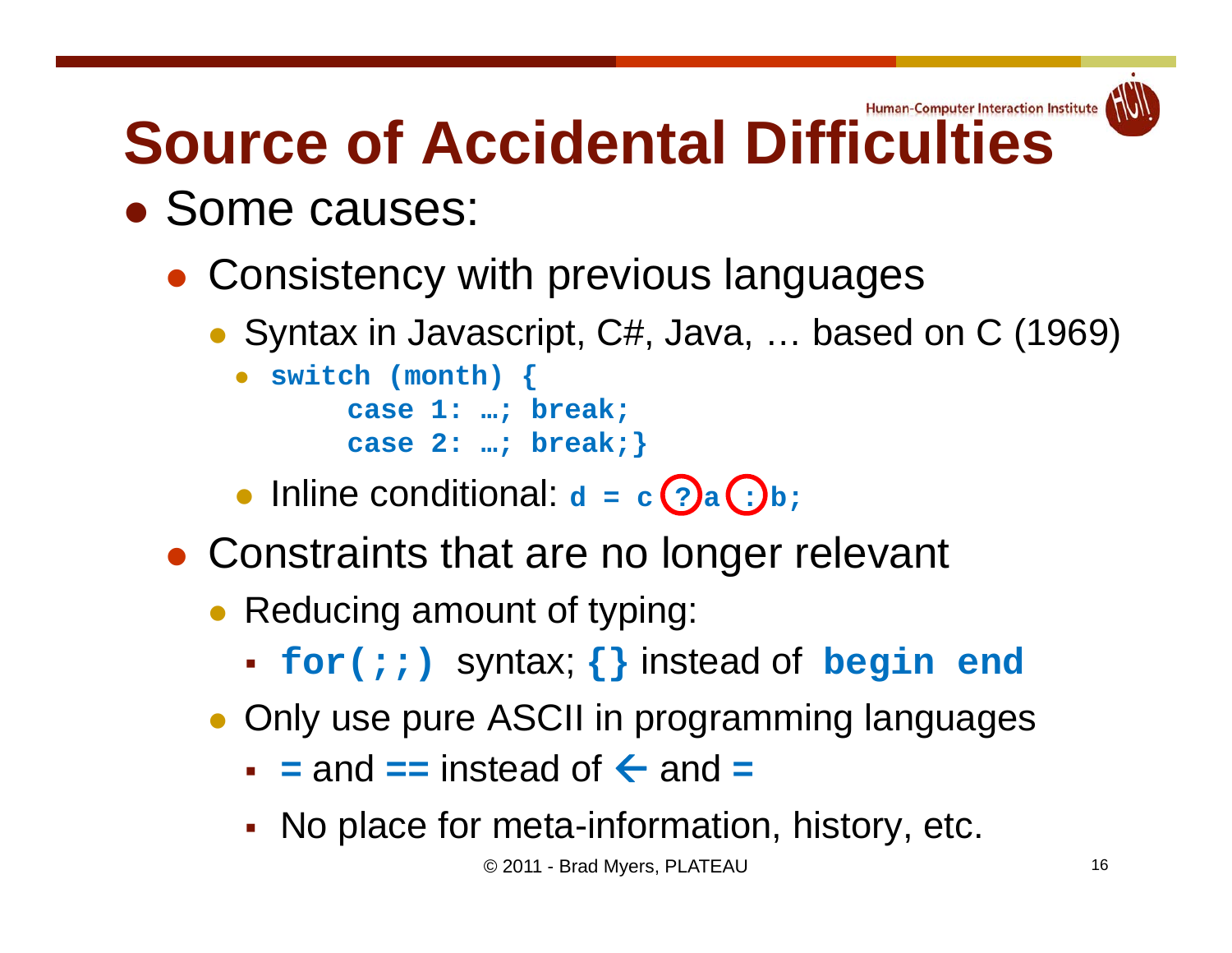#### **Due to Programmer Stubbornness**

- $\bullet$  "Whatever I learned first is best"
	- $\bullet$ Resistance to learning new tools/methods/languages
- $\bullet$  "Macho" $\rightarrow$ "Tools? We don't need no stinkin' tools!"
- Examples:
	- $\bullet$ • Auto-complete is one of the most popular tools in IDEs
		- 0 But many people are still programming without it (e.g., in Notepad or VI -- but VIM has completions)
	- Debugging is still done the same way as 60 years ago
		- 0 Breakpoints, print statements, watching variables

**Human-Computer Interaction Institute**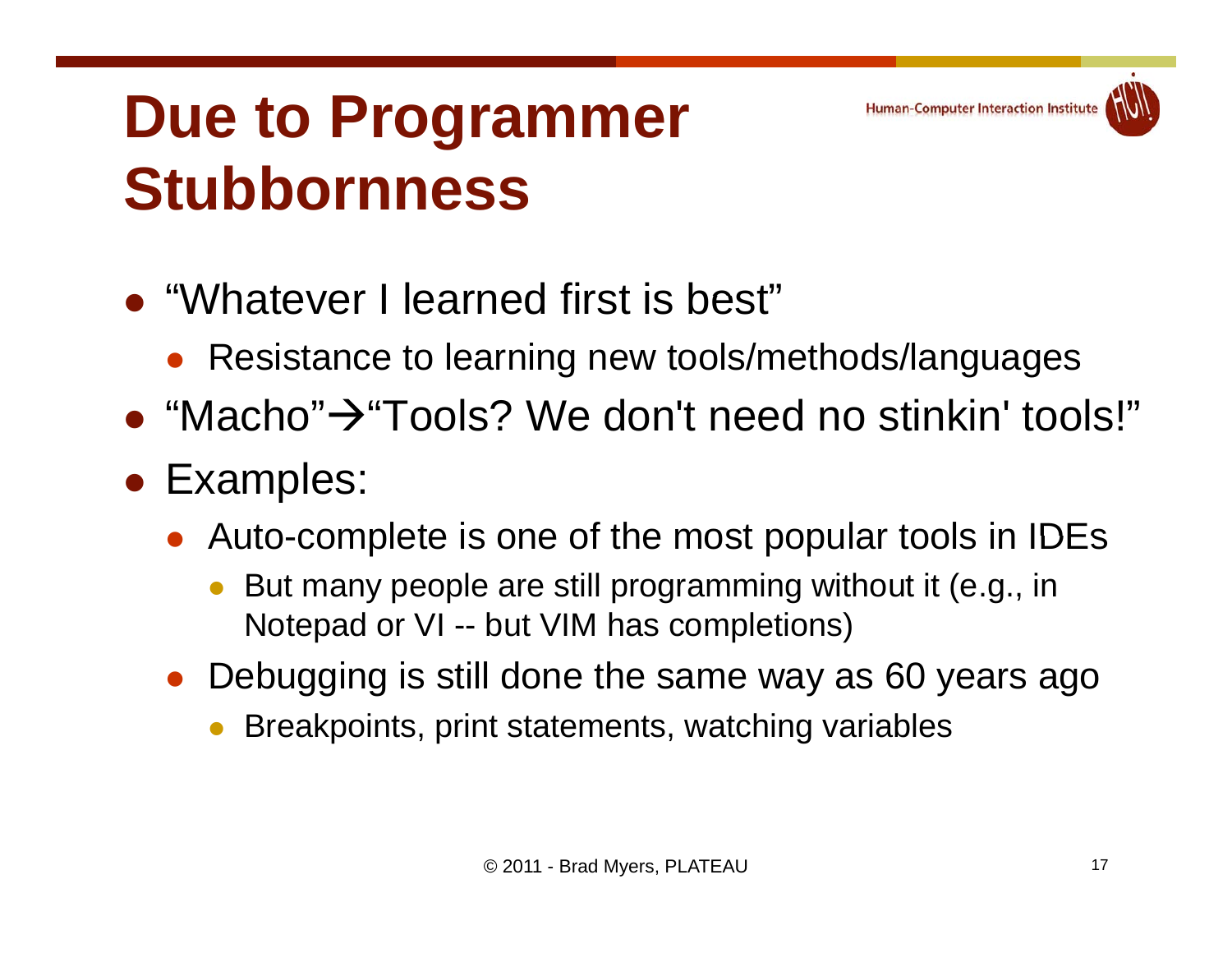

# **Whyline**

- PhD work of Andy Ko
- Allow users to directly ask "Why" and "Why not"
- Collect a trace and replay trace within Whyline

 $©$  2011 - Brad M

- **Algorithm contributions** 
	- Complete tracing of Java programs
		- Slow-down, about a factor of 5
		- $\bullet$ Comparable to profilers
		- $\bullet$  $Size \approx 2mb/sec$  for interactive programs
	- Incremental, real-time static and dynamic slicing
		- Causality of events
- Novel UI for asking questions

| PaintWindow #1,785                                                                                                 |                                                                |                                                                                                                                                                                       |
|--------------------------------------------------------------------------------------------------------------------|----------------------------------------------------------------|---------------------------------------------------------------------------------------------------------------------------------------------------------------------------------------|
| Pencil<br>C Eraser<br>C Line<br>Red C<br>Green <sup>C</sup><br>$Blue =$<br>Clear the canvas<br>Undo my last stroke | properties of this line<br>objects rendering this ><br>windows | why did $x1 = 88$ ?<br>why did $y1 = 185$ ?<br>why did $x2 = 93$ ?<br>why did $y2 = 169$ ?<br>why did color $=$<br>why did font = Dialog 12 pt?<br>why did stroke = 5.0 pixel stroke? |
| I after this window repainted                                                                                      |                                                                |                                                                                                                                                                                       |
| 25%                                                                                                                | 100%                                                           |                                                                                                                                                                                       |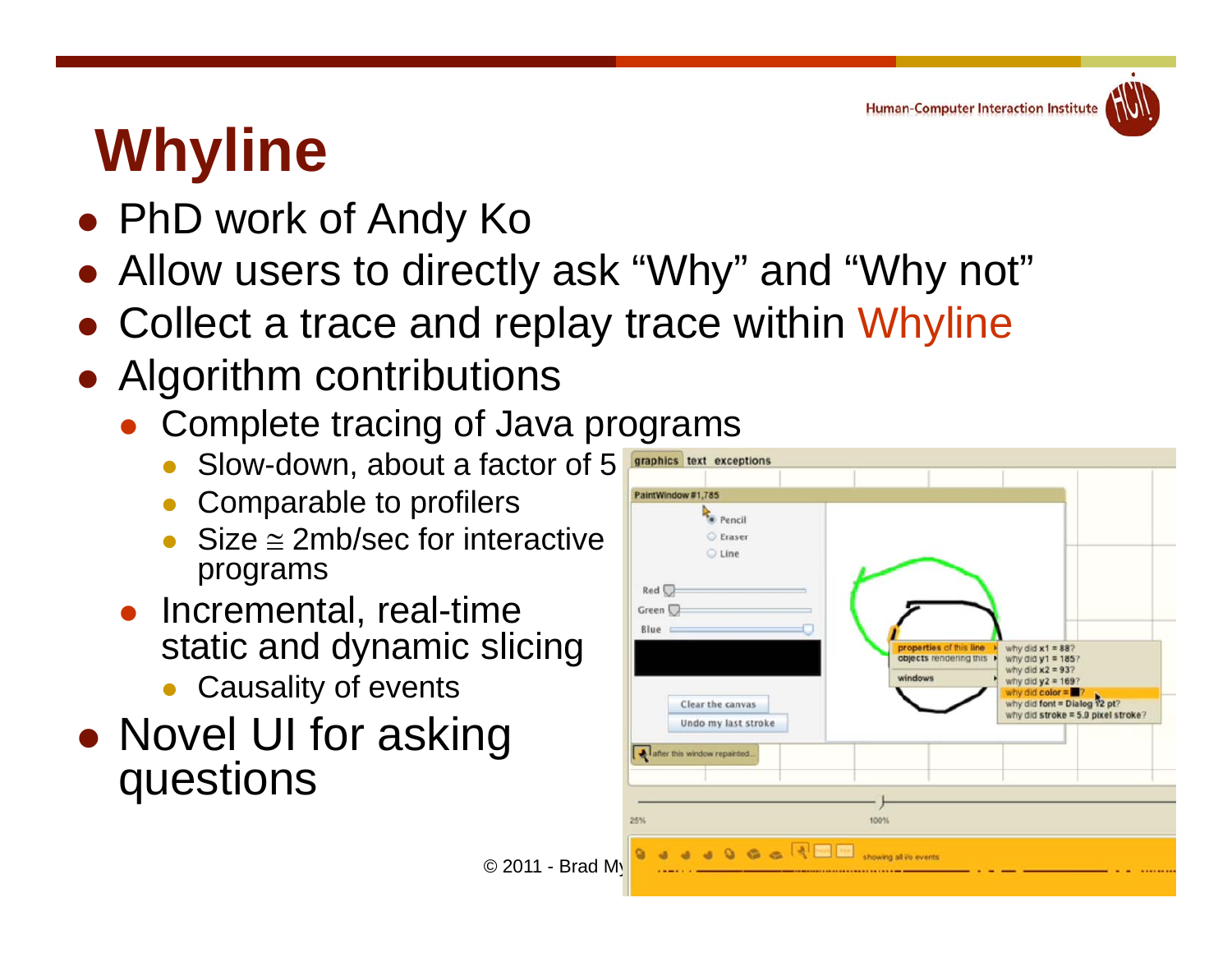# **Whyline User Studies**

- **•** Initial study:
	- $\bullet$ Whyline with novices outperformed experts with Eclipse
	- $\bullet$  Factor of 2.5 times faster
		- (p < .05, Wilcoxon rank sums test)
- Formal study:
	- $\bullet$ Experts attempting 2 difficult tasks
	- $\bullet$ Whyline over 3 times as successful, in  $\frac{1}{2}$  of the time



© 2011 - Brad Myers, PLATEAU <sup>19</sup>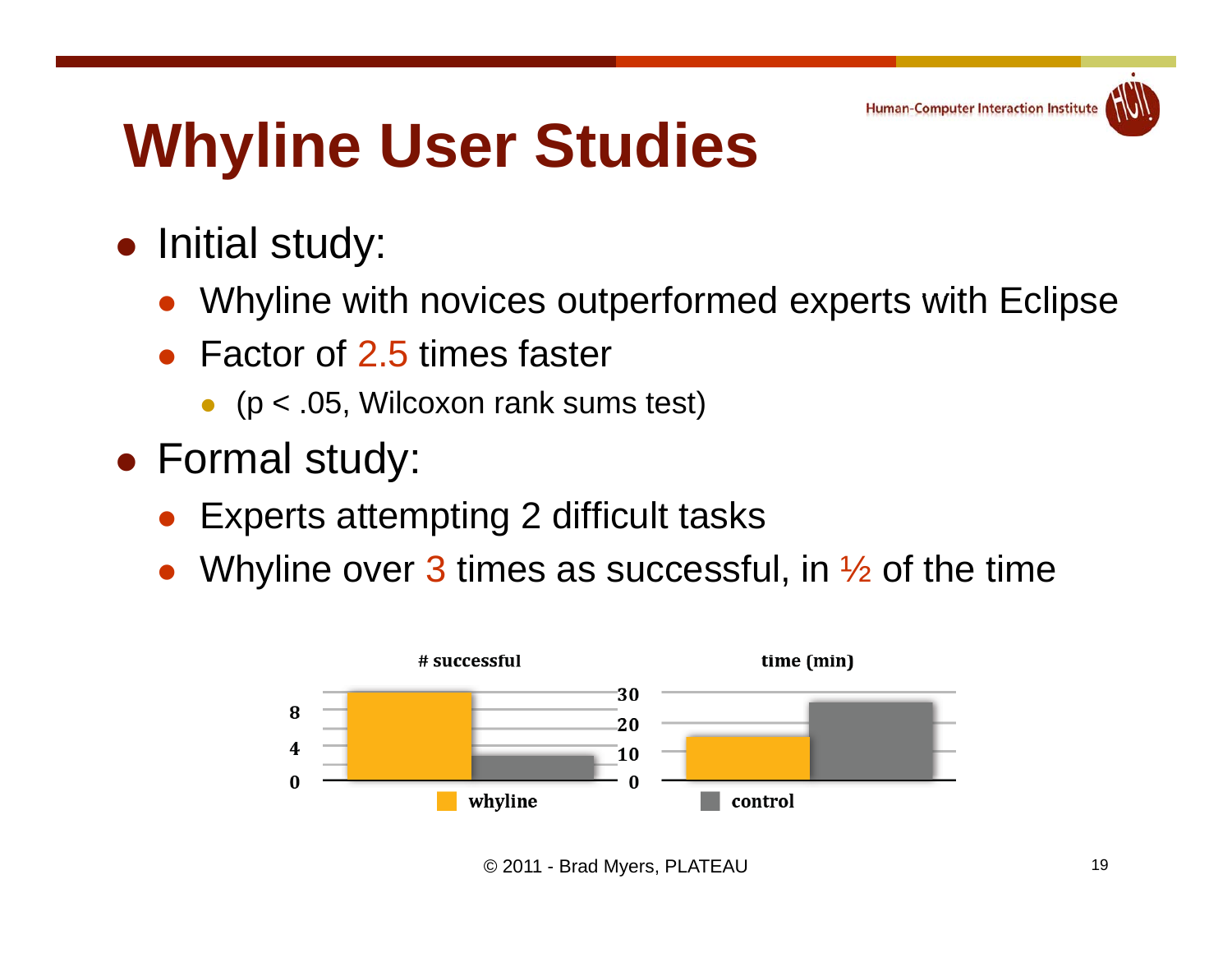#### **Accidental DifficultiesDue to Bad APIs**

- Inconsistent parameter orders:
	- Java Interface XMLStreamWriter:

**writeStartElement (namespaceURI namespaceURI , localName ) writeStartElement(prefix, localName, namespaceURI)**

**Human-Computer Interaction Institute** 

- Bad names, e.g. in SAP eSOA
	- $\bullet$ Too long

or ipt ionQueryHeesege -eynoHeter ielS impleSe lect ionBy IDAndDescr ipt ionSe lect ionByWeter ielDescr ipt ion

 $\bullet$ Names which are not understandable

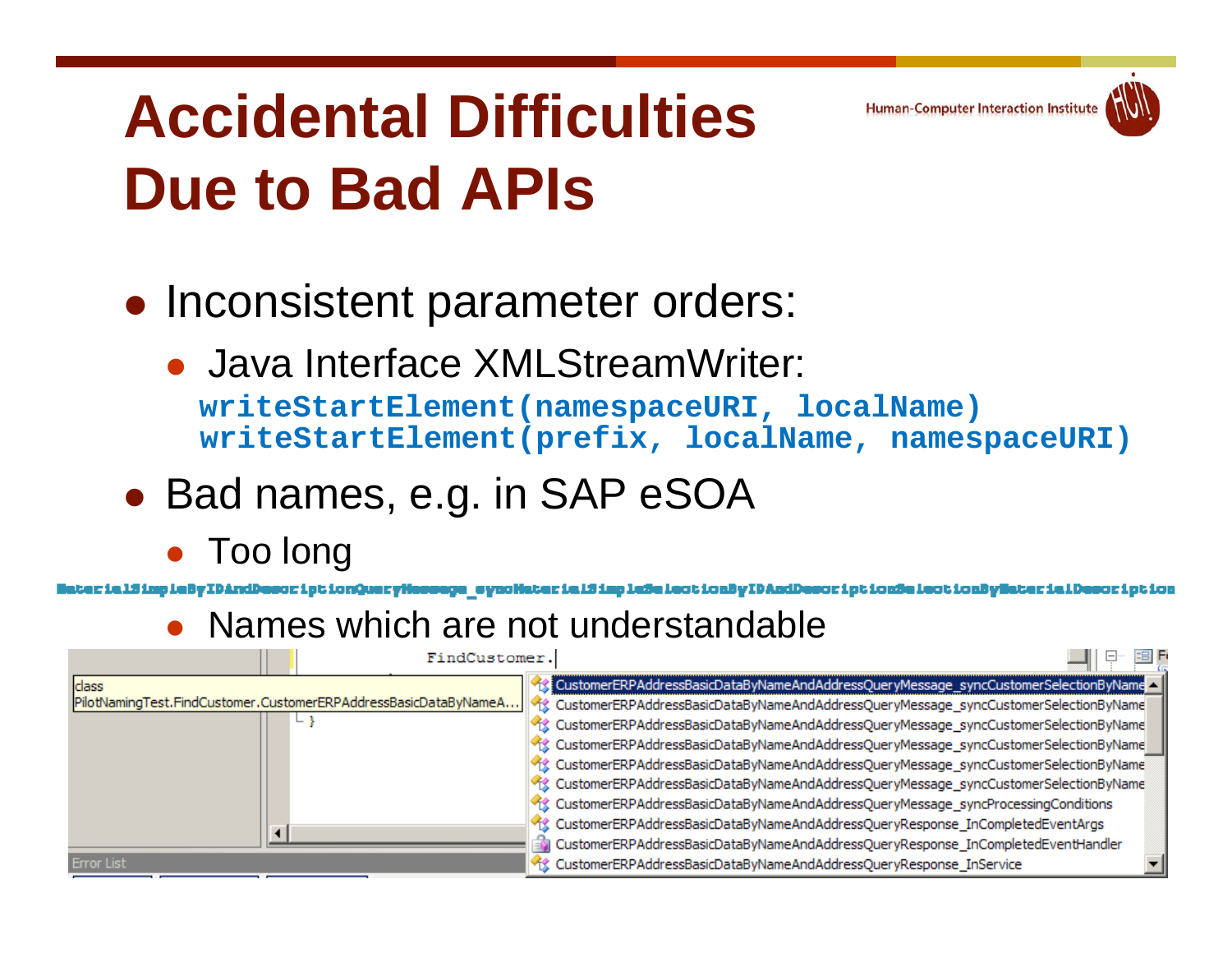

# **M C f Diffi lti More Causes o Difficulties**

- Names that are not distinguishable
	- $\bullet$ org.xml.sax.ext -> Attributes vs. Attributes2
- Unnecessarily exposing underlying mechanisms

Alpha value in Java vs. "fade"

- Inappropriate models
	- 3D transforms using matrices in radians vs. Alice's object-centered commands
		- $\bullet$ Obj.Turn(left , 1/8), Obj.TurnTo (otherObj)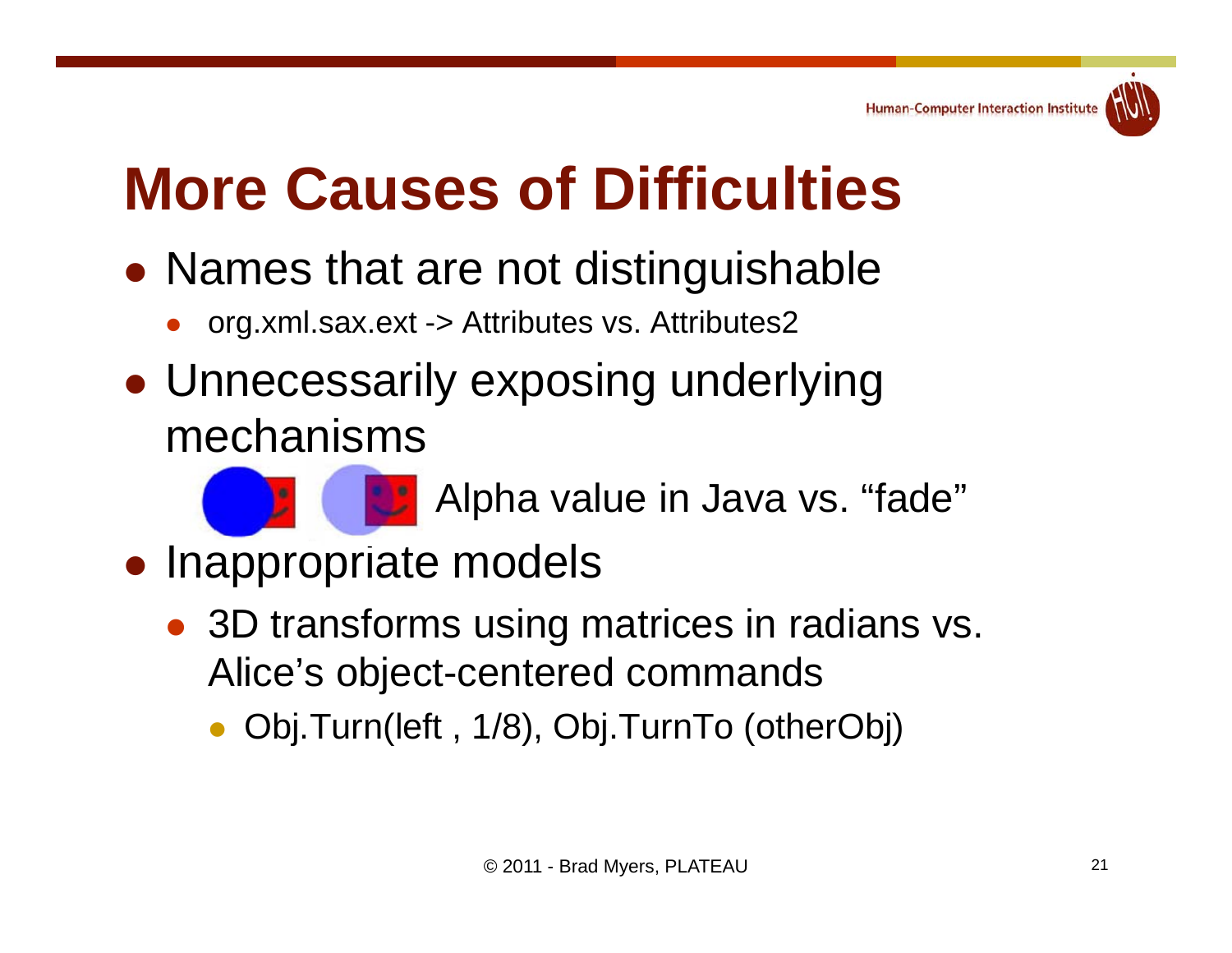

#### **Object Method Placement**

- Where to put functions when doing object-oriented design of APIs
	- $\bullet$  **mail\_Server.send( mail\_Message )** *vs.* **mail\_Message.send( mail\_Server )**
- When desired method is on the class that they start with, users were between 2.4 and 11.2 times faster *(p < 0.05)*
- Starting class can be predicted based on user's tasks

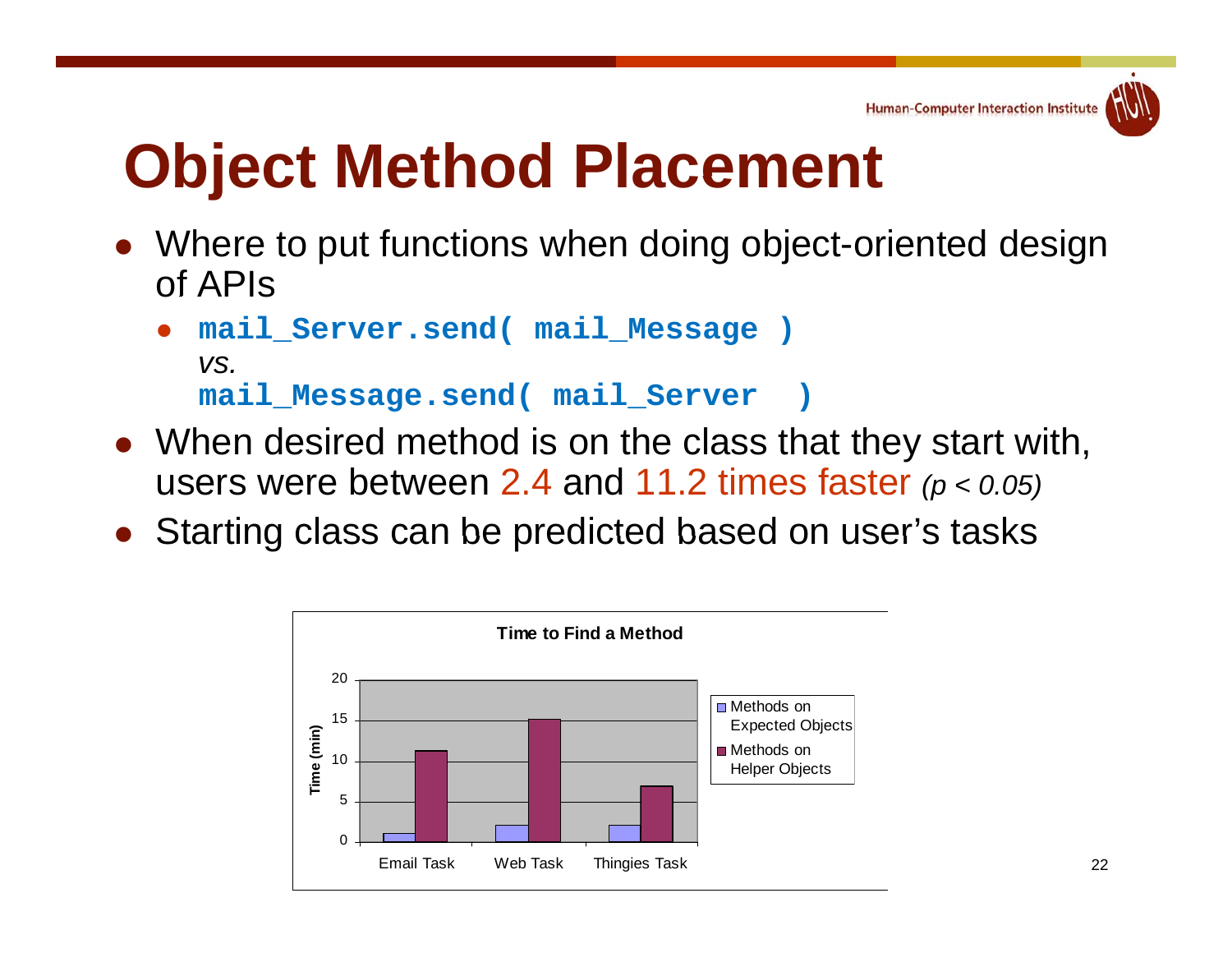

# **More API Difficulties**

- **Apparently missing functionality** 
	- Java **File** class has no **read** or **write**
- Actual missing functionality
	- **Select** in C# .NET 1.1 [Henning, "Api Design Matters*." ACM Queue,* 5(4), 2007]
		- 0 Overwrites argument lists so requires extra copying
		- 0 Does not tell if succeeds or times out
	- $\bullet$  Original Java APIs had to use applet class to do audio
		- 0 http://www.javaworld.com/javaworld/javatips/jw-javatip24.html (1997)
	- String handling difficulties in many languages
		- E.g., Imploding and exploding arrays of strings in PHP vs. Java
		- 0 Much user-centered data must be represented as strings
			- Ref: Chris Scaffidi's "Topes"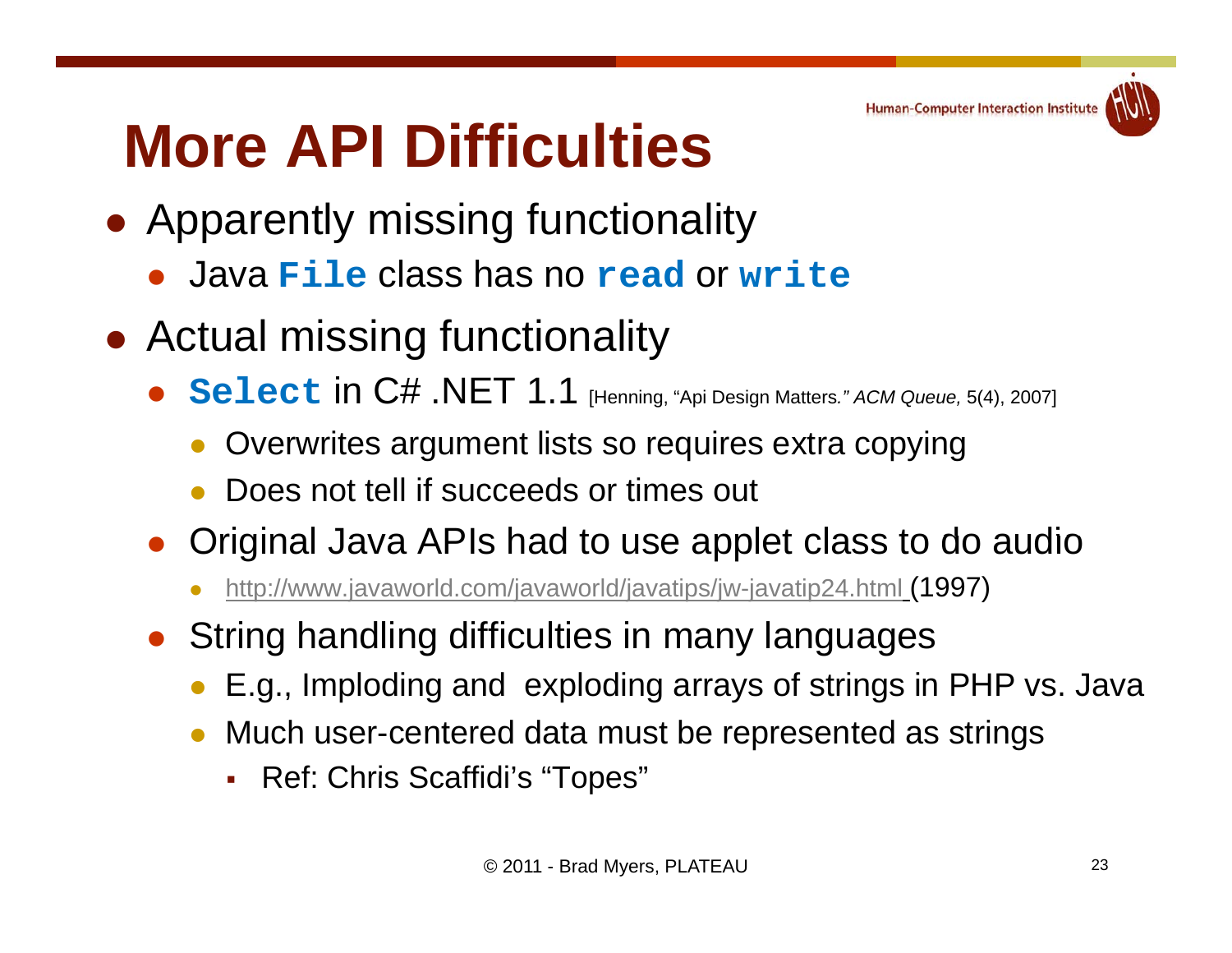#### **Accidental DifficultiesHuman-Computer Interaction Institute Due to Bad Documentation**

- SAP eSOA documentation study
- Multiple paths: unclear which one to use
- Some paths were dead ends
- $\bullet$  Inconsistent look and feel caused immediateabandonment of paths
- Hard to find required info

| <b>ES WORKPLACE</b>                                                                                                                                                                                                                                                                                                                   | <b>SAP COMMUNITY NETWORK</b><br><b>Welcome Guest</b>                                                                                                                    |                                                                                                                                                                                                                                                                                                                              |
|---------------------------------------------------------------------------------------------------------------------------------------------------------------------------------------------------------------------------------------------------------------------------------------------------------------------------------------|-------------------------------------------------------------------------------------------------------------------------------------------------------------------------|------------------------------------------------------------------------------------------------------------------------------------------------------------------------------------------------------------------------------------------------------------------------------------------------------------------------------|
| <b>ENTERPRISE SERVICES BY ENTERPRISE SER</b>                                                                                                                                                                                                                                                                                          | <b>BPX Community</b><br><b>SDN Community</b><br><b>Member Login</b><br>Not a member?<br>Liser ID or Email<br>Password<br>Remember me<br>Forgot your password?<br>Log in | Wiki<br>Articles<br><b>Business Objects</b><br>Forums<br><b>Blogs</b><br>Down<br>My Home > Enterprise Services WIKI >  > Custo<br>Business Objects > Sales Order<br><b>Sales Order</b><br>Comments (0)<br>Info<br>View                                                                                                       |
| <b>ES BUNDLES</b><br>Enterprise Services Bundles group enterprise services according to business criteria. This a<br>bundles.<br>Please note: Enterprise Services Bundles including enterprise services from various applicat<br>several applications are listed more than once.<br>Browse the following Enterprise Services Bundles: | E FAO<br>■ Community Guidelines<br>■ Contributors Corner<br><b>CONTRIBUTORS CORNER</b>                                                                                  | Added by Daniel Sass , last edited by Deborah<br>Labels: business object, customer fact sheet,<br>logistics execution tms integration, av<br>quoto to ordor for configurable prod<br>order to cash for fashion, integration<br>A Sales Order is an agreement between a ver<br>are associated with these processes, on a spec |
| Enterprise Services Bundles providing enterprise services for SAP ERP<br><b>Financials</b><br><b>Bank Communication Management</b><br>Credit Management<br><b>Clonicopin Qill Department and Document</b>                                                                                                                             | <b>Top Contributors</b><br><b>Top Companies</b><br><b>SAP Mentors</b><br>Contributors Corner Page<br>Recognition Program FAQ                                            | <b>Enterprise Service Operations</b><br>Create Sales Order<br>Create Sales Order V1<br>Create Sales Order V2<br>Check Sales Order Creation<br>Read Sales Order V1<br>Read Sales Order V2<br>Read Sales Order, V3                                                                                                             |

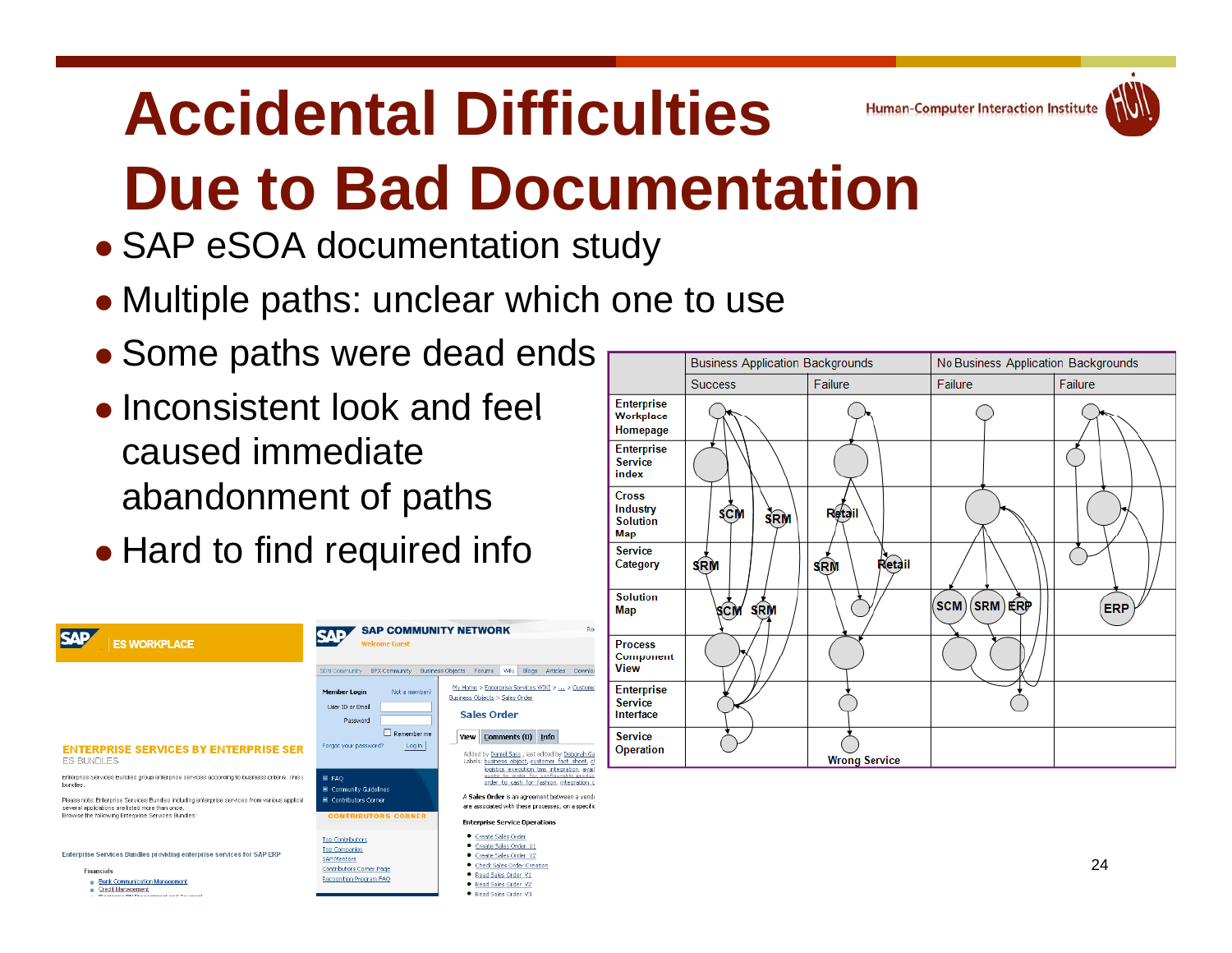

# *I t ti l Intentional***Diffi lti Difficulties**

- Designer made something difficult on purpose
- Difficult by being silly
	- "Esoteric programming languages" Wikipedia
		- INTERCAL, from 1972
		- **FALSE from 1992**
		- Turing tarpit programmed like a Turing machine with minimal commands: **++++++++++[>+++++++>++++++++++>+++>+<<<<- ]>++.>+.+++++++..+++.>++.<<+++++++++++++++.>.+++.------.--------.>+.>.**
		- Malbolge (8th circle of hell) 1998: **('&%:9]!~}|z2Vxwv-,POqponl\$H jig%eB@@>}=<M:9wv6WsU2T|nm-,jcL(I&%\$#"`CB]V?Tx<uVtT`Rpo3NlF.Jh++Fdb CBA@?]!~|4XzyTT43Qsqq(Lnmkj"Fhg\${z@>**
		- Shakespeare Programming Language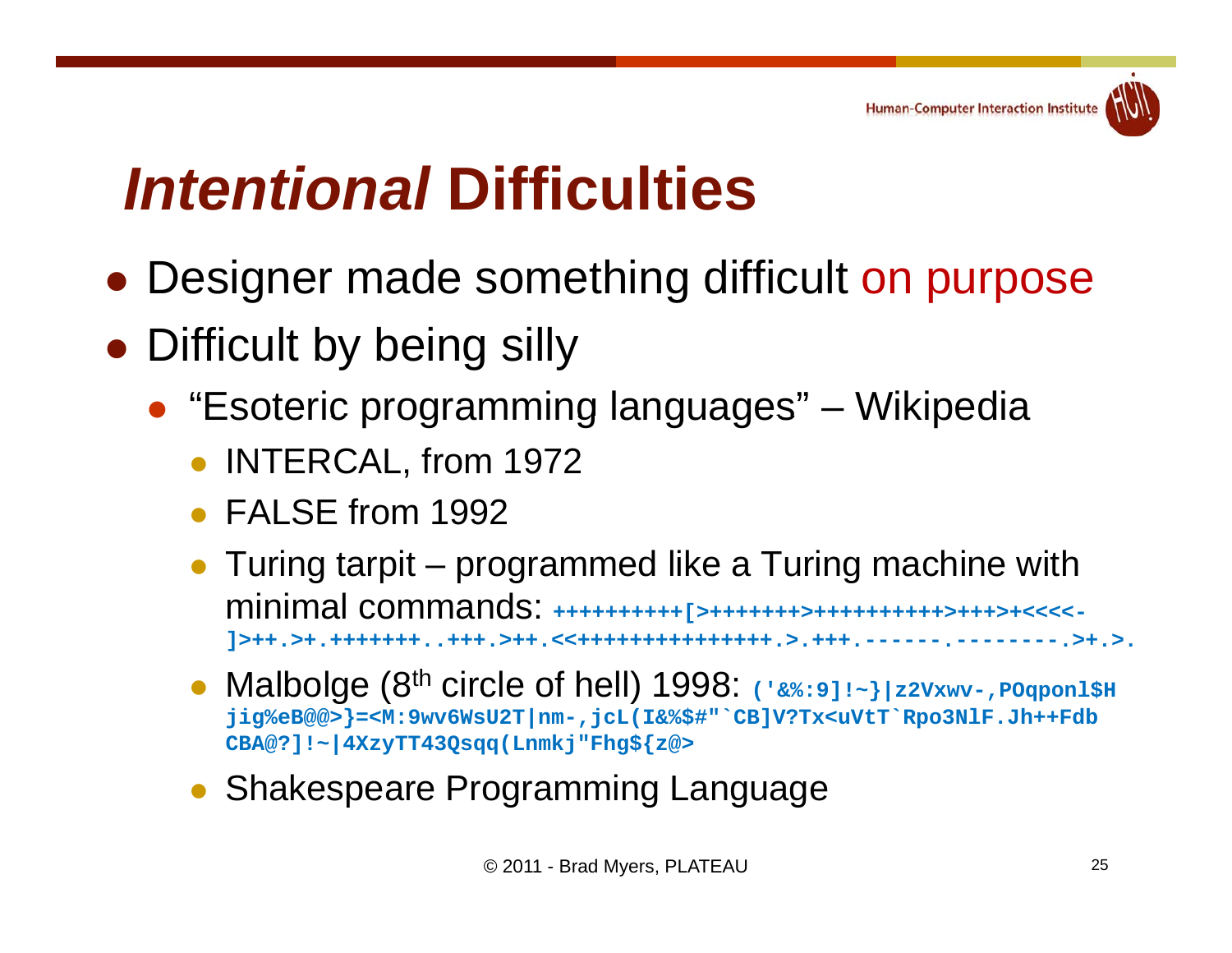#### $M$  **Dre Seriously...**

- $\bullet$  Features made difficult because designer does *not* want novices to use them
	- No **enum**s in original Java because abused in C
		- So used **final static int**
	- No null value in ML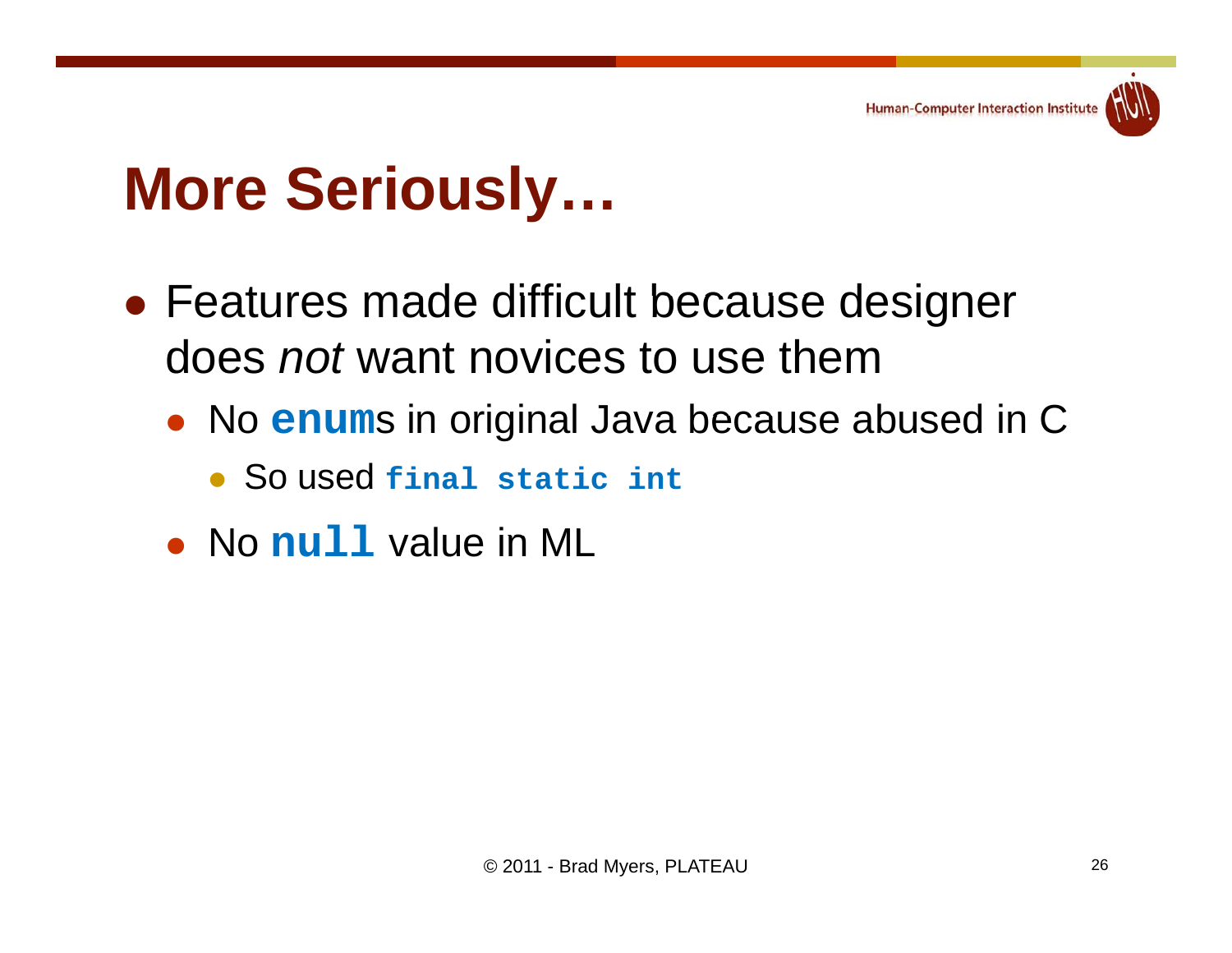# **M Diffi lt d t T d ff More Difficult due to a Tradeoff**

- Designer decides that some other requirement is more important than making it easier
	- Or maybe didn't consider developer difficulty at all
	- Malice vs. laziness vs. ignorance?
- Classic tradeoff of hi gh vs. low level control
- Usually: flexibility & versatility vs. usability
	- $\bullet$  Multiple steps to perform an action allows programmer to do it in different ways
		- E.g., Ruby on Rails makes it easy to create websites of specific styles, vs. Java Spring with more overhead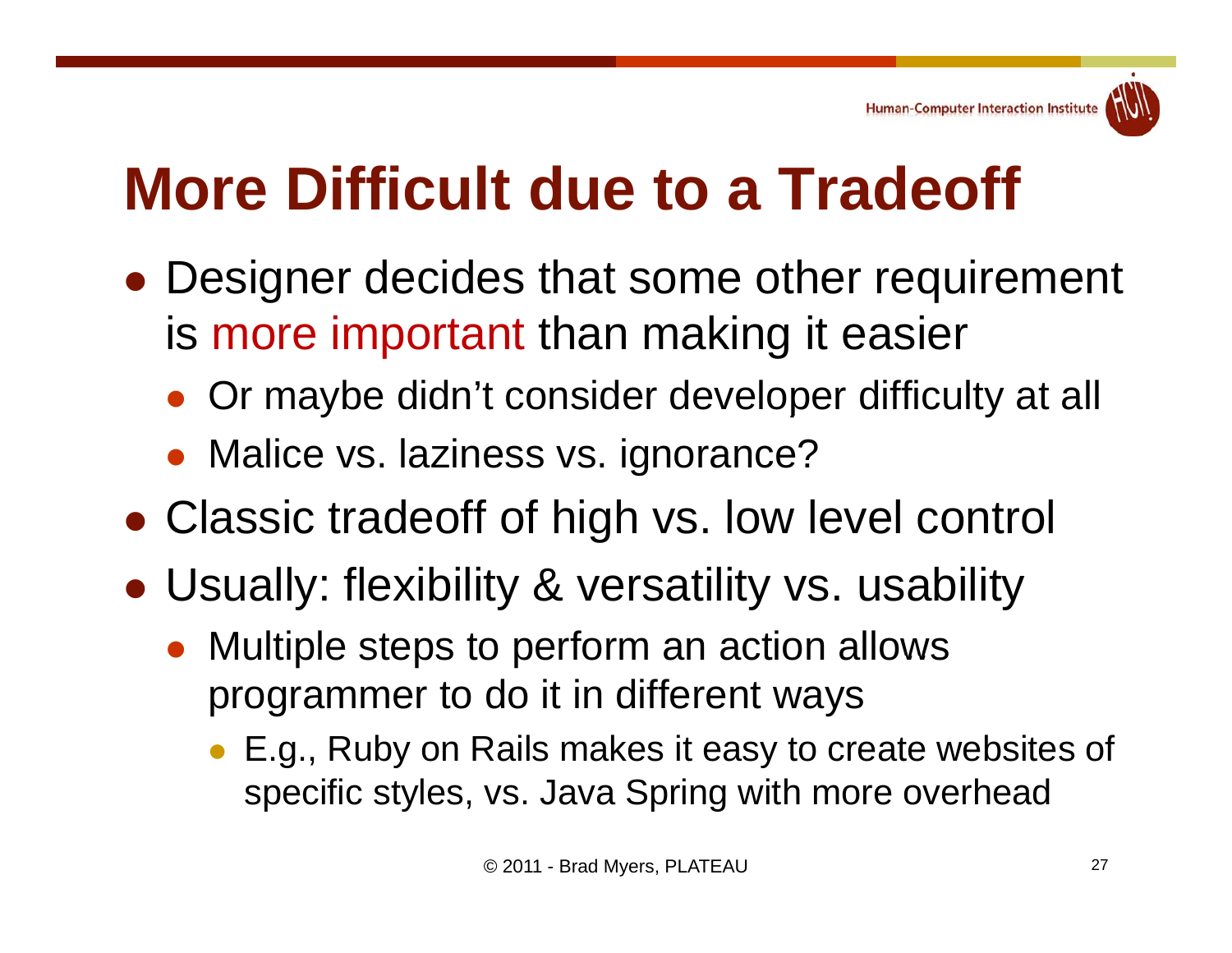

# **"Factory" Pattern**

- $\bullet$ Instead of "normal" creation: **Widget w = new Widget();**
- $\bullet$  Objects must be created by *another* class: **AbstractFactory f = AbstractFactory.getDefault(); Widget w = f.createWidget();**
- $\bullet$ Used throughout Java  $(>61)$  and .NET  $(>13)$  and SAP
- $\bullet$  Advantages
	- $\bullet$ No memory allocation
	- 0 Indirection: easier to have other implementations
- Results of lab study with expert Java programmers:
	- 0 When asked to design on "blank paper", no one designed a factory
	- $\bullet$  Time to develop using factories took 2.1 to 5.3 times longer compared to regular constructors (20:05 v 9:31, 7:10 v 1:20)
	- $\bullet$ All subjects had difficulties getting using factories in APIs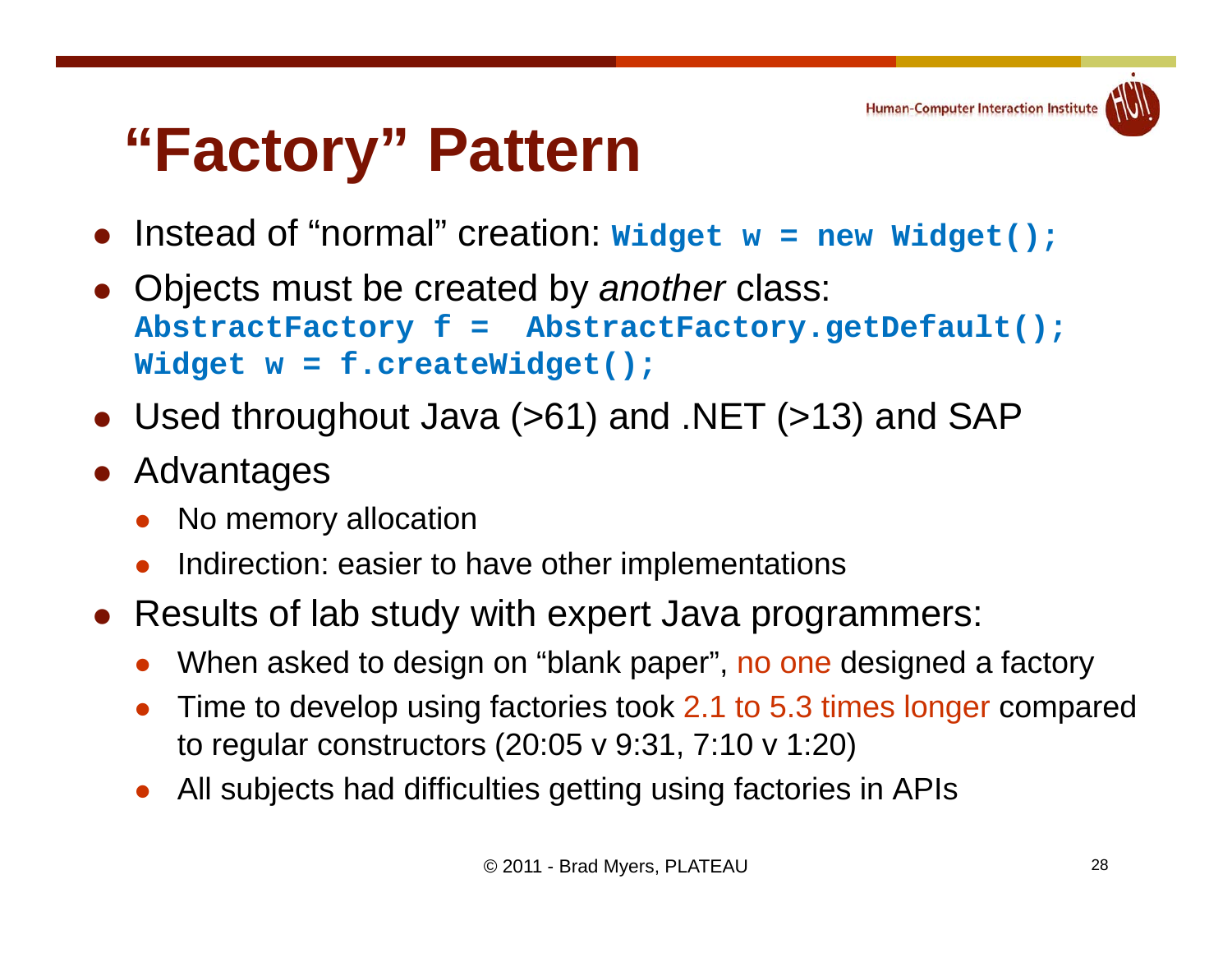# **Control vs. Automatic**





- $\bullet$ **"1"+1** vs. **1+ "1 "** in Smalltalk vs Java vs.
- All APIs have *protocols*
	- Series of methods called in a particular order
	- "Boiler plate"
	- $\bullet$  Example: **file** must be **open**ed before **read**
		- Alternatively: **read** could automatically **open**
		- $\bullet$ • But more "magic" with objects fixing themselves
			- Г Less control for programmer
	- How many protocols could be eliminated?
		- When would that be a good idea?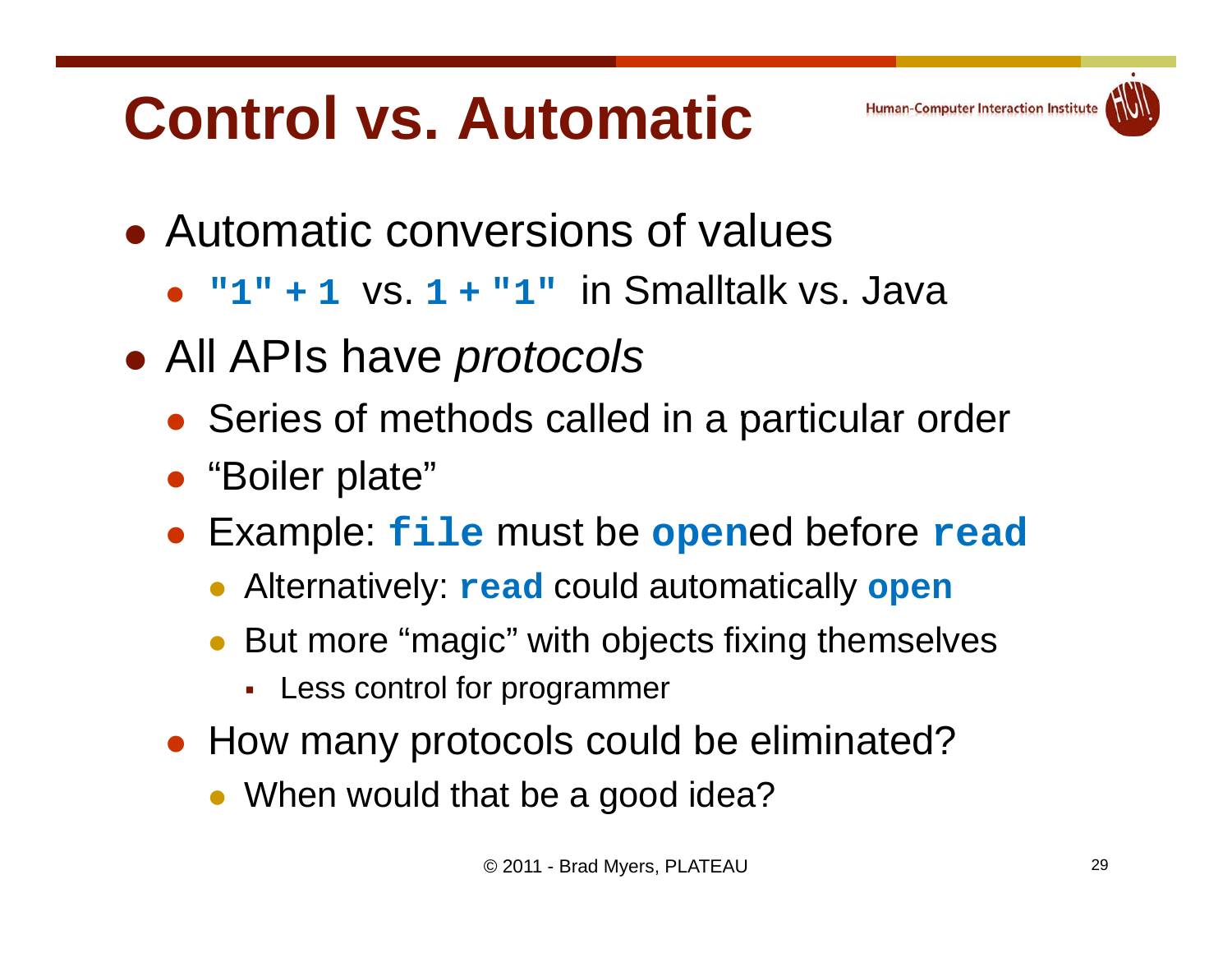

### **Classic Arguments**

- $\bullet$ • Static vs. dynamic typing: more "difficult" to enter code for more error checking
	- Controversy: Which makes it less difficult to get correct code in the end?
- OO vs. functional

 $\bullet$ …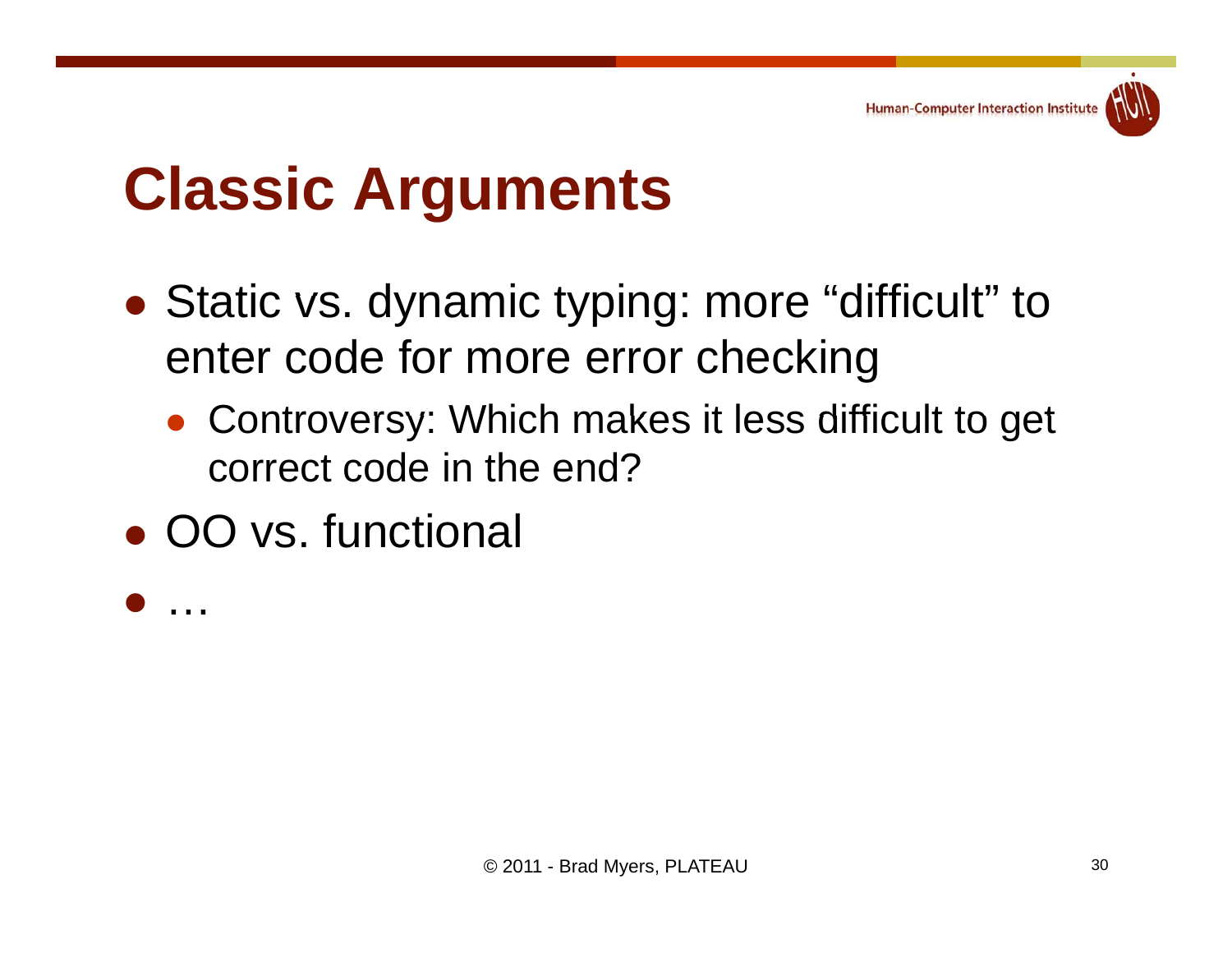

#### **Visual Basic developers**

- "Make things simpler than possible. That is the contradiction hardcore Visual Basic programmers live with. … Our task is to seemingly simplify beyond the limits of the possible; to create a sort of garden where children play and then grow up and venture off into the woods. The point isn't that there aren't woods or that they shouldn't see trees. The point is that they start off in a garden."  $\,$ 
	- Hide abstractions that provide flexibility wanted by professional programmers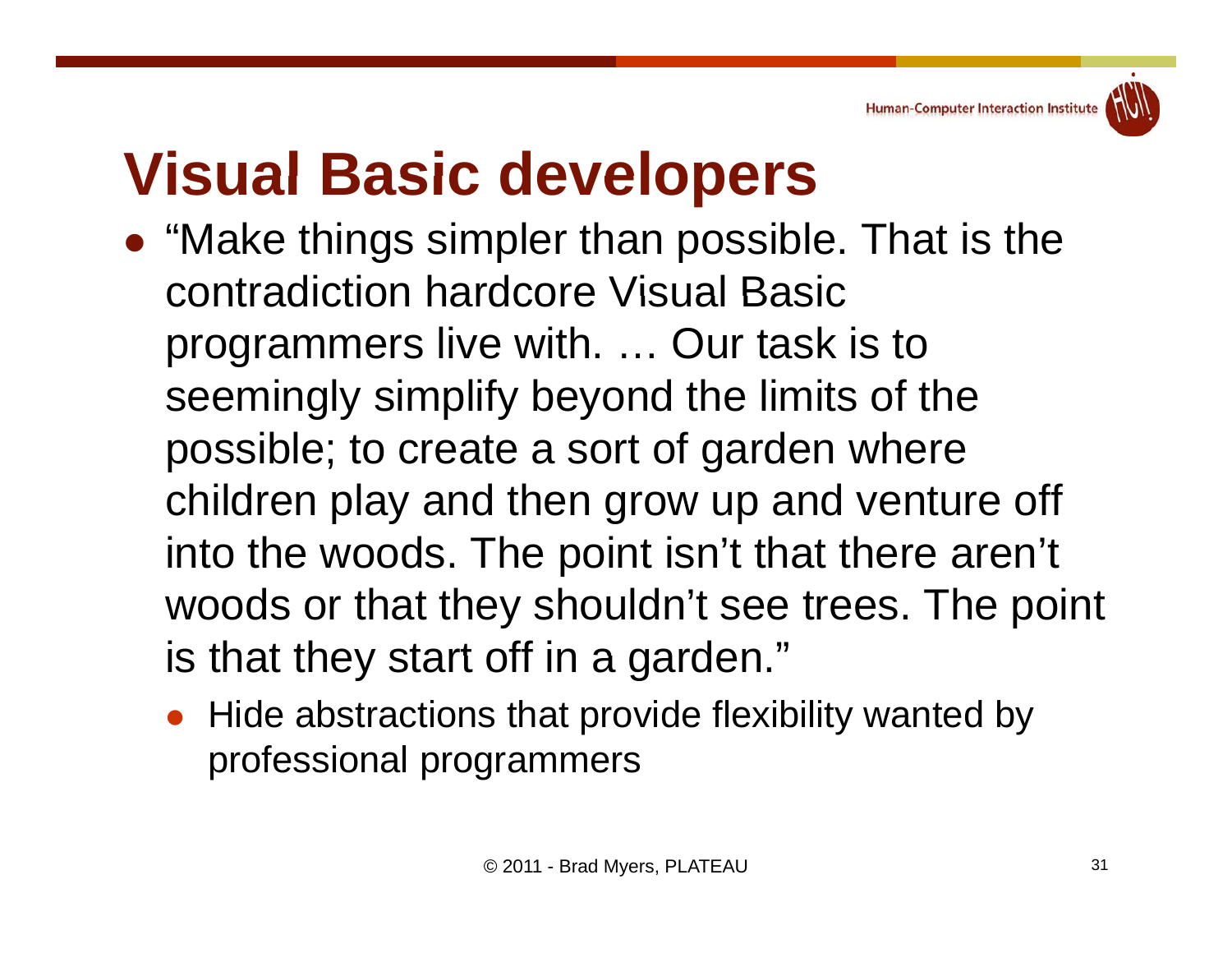

#### **Goal: Gentle Slope Systems**

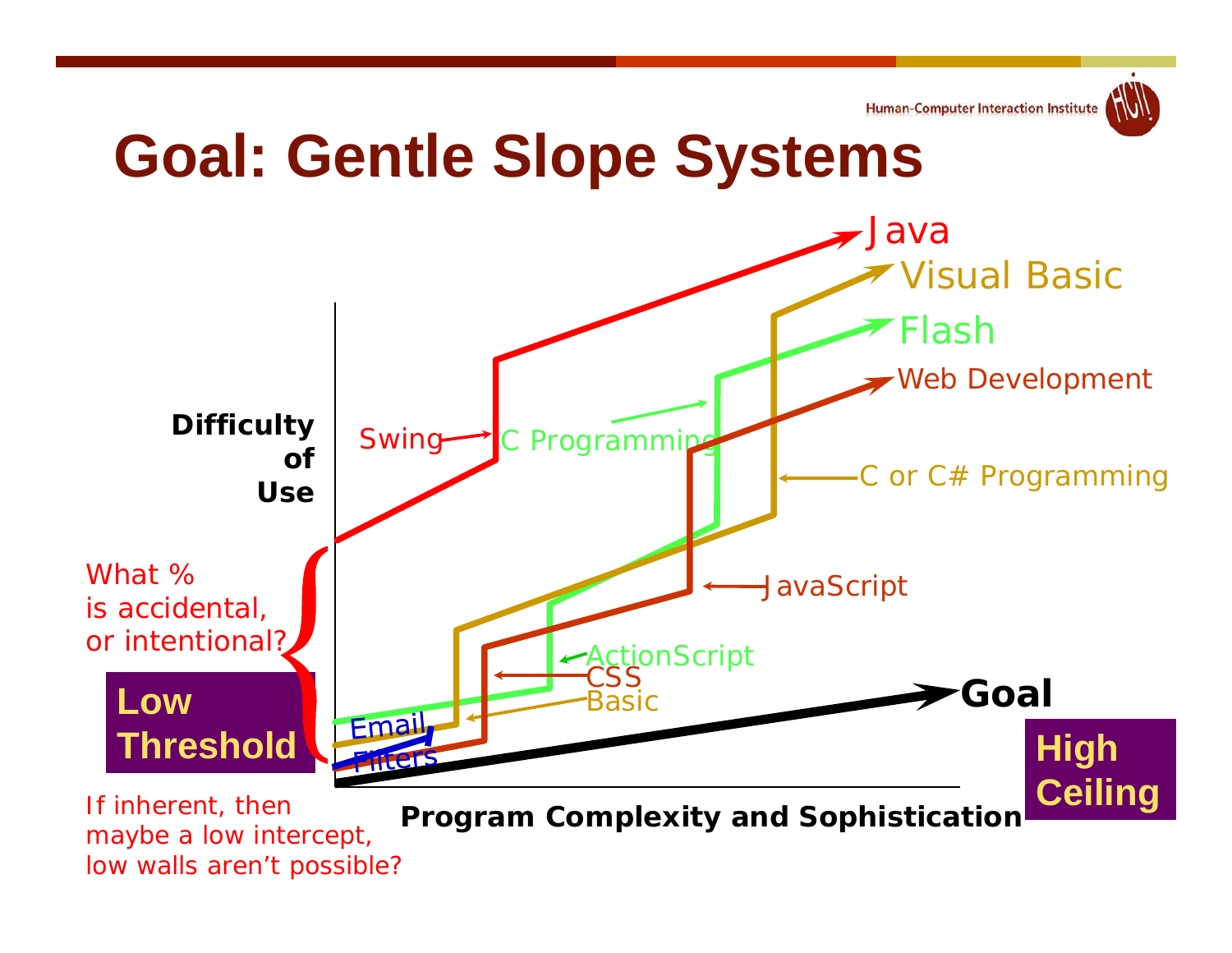### **I li ti Implications**

- Usability studies & general use can identify difficulties
- Designer should determine if difficulties are Inherent, Accidental, or Intentional
- $\bullet$  Educate when inherent
- Fix when accidental
- Document when intentional